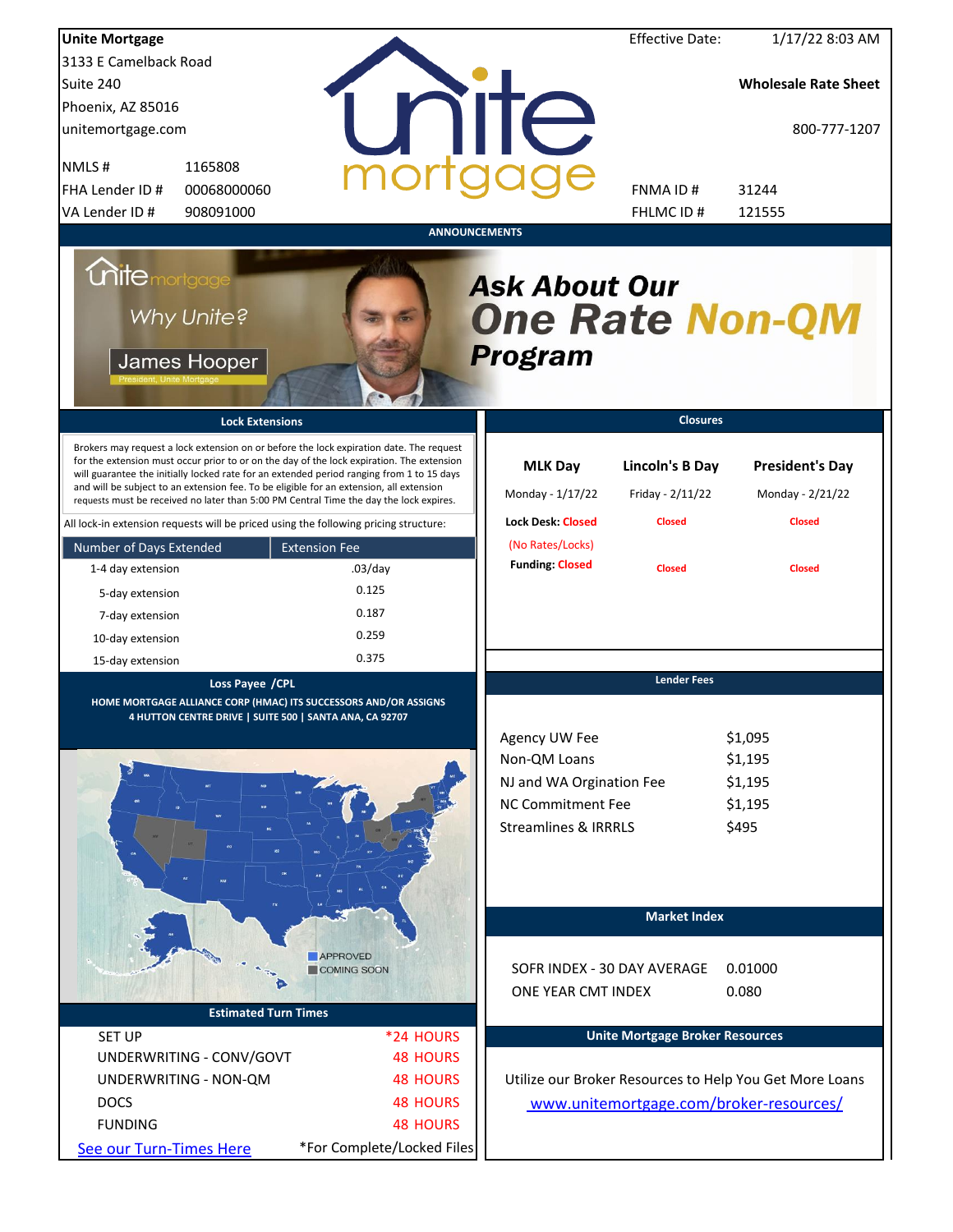

Rates are subject to change without prior notice Not for Public View • For Professional Use Only **Lock Desk**

[locks@unitemtg.com](mailto:locks@unitemtg.com)

File Update: 17-Jan-2022

Effective Date: 17-Jan-2022 Lock Hours: 9:00 A.M. - 3:00 P.M. PST Price Change Effective: 9:00 AM PST

# **ONE RATE - DSCR/ Bank Statements**

| <b>DSCR</b>                 |                 |  |  |  |
|-----------------------------|-----------------|--|--|--|
| <b>25 DAY PRICING</b>       |                 |  |  |  |
| <b>RATE</b>                 | <b>30YR FIX</b> |  |  |  |
| 4.375                       | 100.0000        |  |  |  |
| <b>24 MO BANK STATEMENT</b> |                 |  |  |  |
| <b>25 DAY PRICING</b>       |                 |  |  |  |
| 30YR FIX<br><b>RATE</b>     |                 |  |  |  |

**4.125** 100.0000

# **HIGHLIGHTS**

| <b>Credit</b>      | $700+$                        | $720+$                        |
|--------------------|-------------------------------|-------------------------------|
| <b>Product</b>     | 30 yr fixed Full Amortization | 30 yr fixed Full Amortization |
| <b>Loan Amount</b> | 300,001-1.0MM                 | 300,001-1.0MM                 |
| <b>DSCR</b>        | $+1.100$                      | Not Applicable                |
|                    | Purchase 70%                  | Purchase 80%                  |
| <b>Purpose</b>     | Rate-Term 70%                 | Rate-Term 80%                 |
|                    | Cash-Out 65%                  | Cash-Out 75%                  |
| <b>Occupancy</b>   | Non Owner Occupied            | Owner Occupied                |
| <b>ACH</b>         | Required                      | Required                      |
| <b>PPP</b>         | 5 Years                       | None                          |
| <b>Reserves</b>    | 12 Month PITIA                | 12 Month PITIA                |
| <b>Escrows</b>     | Required                      | Required                      |
| <b>Property</b>    | Single Unit only              | Single Unit Only              |

## **No Hits for LLPAs !!!**

# **DSCR PRIME PLUS**

|                   | <b>30 DAY PRICING</b>   |                                                | <b>PRICING ADJUSTMENTS</b> |                                 |                      |              |              |          |          |          |          |
|-------------------|-------------------------|------------------------------------------------|----------------------------|---------------------------------|----------------------|--------------|--------------|----------|----------|----------|----------|
| <b>RATE</b>       | <b>5/6 ARM</b>          | 30YR FIX                                       |                            |                                 |                      |              | LTV          |          |          |          |          |
| 6.250             | 105.2500                | 105.0000                                       |                            | <b>Documentation</b>            | <b>Credit Score</b>  | $00.01 - 50$ | $50.01 - 55$ | 55.01-60 | 60.01-65 | 65.01-70 | 70.01-75 |
| 6.125             | 105.0000                | 104.7500                                       |                            |                                 | $\geq 780$           | (0.250)      | (0.375)      | (0.500)  | (0.625)  | (0.875)  | (1.125)  |
| 6.000             | 104.7500                | 104.5000                                       |                            |                                 | 760 - 779            | (0.375)      | (0.375)      | (0.625)  | (0.875)  | (1.000)  | (1.375)  |
| 5.875             | 104.5000                | 104.2500                                       |                            |                                 | 740 - 759            | (0.375)      | (0.500)      | (0.750)  | (1.000)  | (1.250)  | (1.625)  |
| 5.750             | 104.2500                | 104.0000                                       |                            | <b>DSCR</b>                     | 720 - 739            | (0.500)      | (0.625)      | (0.875)  | (1.125)  | (1.500)  | (2.000)  |
| 5.625             | 104.0000                | 103.7500                                       |                            |                                 | 700 - 719            | (0.625)      | (0.750)      | (1.000)  | (1.375)  | (1.875)  | $\#N/A$  |
| 5.500             | 103.7500                | 103.5000                                       |                            |                                 | 680 - 699            | (0.875)      | (1.000)      | (1.250)  | (1.750)  | #N/A     | $\#N/A$  |
| 5.375             | 103.5000                | 103.2500                                       |                            |                                 | $660 - 679$          | (1.375)      | (1.500)      | (1.625)  | (2.250)  | #N/A     | $\#N/A$  |
| 5.250             | 103.2500                | 103.0000                                       |                            |                                 | 5/6 40yr ARM SOFR    | (0.250)      | (0.250)      | (0.250)  | (0.250)  | (0.250)  | (0.250)  |
| 5.125             | 103.0000                | 102.7500                                       |                            | Product                         | 40yr Fixed           | (0.250)      | (0.250)      | (0.250)  | (0.250)  | (0.250)  | (0.250)  |
| 5.000             | 102.7500                | 102.5000                                       |                            |                                 | Interest-Only        | (0.250)      | (0.250)      | (0.375)  | (0.500)  | (0.625)  | (0.750)  |
| 4.875             | 102.5000                | 102.2500                                       |                            |                                 | 150,000-200k         | (0.500)      | (0.500)      | (0.500)  | (0.500)  | (0.500)  | (0.750)  |
| 4.750             | 102.1250                | 101.8750                                       |                            |                                 | 200,001-300k         | 0.000        | 0.000        | 0.000    | 0.000    | (0.250)  | (0.250)  |
| 4.625             | 101.7500                | 101.5000                                       |                            |                                 | 300,001-1.0m         | 0.000        | 0.000        | 0.000    | 0.000    | 0.000    | 0.000    |
| 4.500             | 101.3750                | 101.1250                                       |                            | <b>Loan Amount</b>              | 1,000,001-1.5m       | (0.250)      | (0.250)      | (0.250)  | (0.250)  | (0.250)  | (0.250)  |
| 4.375             | 101.0000                | 100.7500                                       |                            |                                 | 1,500,001-2.0m       | (0.500)      | (0.500)      | (0.500)  | #N/A     | #N/A     | #N/A     |
| 4.250             | 100.5000                | 100.2500                                       |                            |                                 | 2,000,001-2.5m       | (0.750)      | (0.750)      | (0.750)  | $\#N/A$  | #N/A     | $\#N/A$  |
| 4.125             | 100.0000                | 99.7500                                        |                            |                                 | 2,500,001-3.0m       | (0.750)      | (0.750)      | (0.750)  | $\#N/A$  | #N/A     | $\#N/A$  |
|                   |                         |                                                |                            |                                 | $DSCR \geq 1.5$      | 0.250        | 0.250        | 0.250    | 0.250    | 0.250    | 0.250    |
|                   |                         | <b>MAX PRICING</b> (Lower of Price or Premium) |                            | <b>DSCR</b>                     | DSCR 1.25-1.49       | 0.250        | 0.250        | 0.250    | 0.250    | 0.250    | 0.250    |
| No Prepay - Hard  |                         | 100.5000                                       |                            |                                 | DSCR 1.10-1.24       | 0.000        | 0.000        | 0.000    | 0.000    | 0.000    | 0.000    |
| 1yr Prepay - Hard |                         | 100.7500                                       |                            | <b>Purpose</b>                  | Cash-Out             | (0.250)      | (0.375)      | (0.375)  | (0.375)  | #N/A     | #N/A     |
| 2yr Prepay - Hard |                         | 101.0000                                       |                            |                                 | Condo-Warrantable    | (0.250)      | (0.250)      | (0.250)  | (0.250)  | (0.500)  | (0.500)  |
| 3yr Prepay - Hard |                         | 101.2500                                       |                            | <b>Property Type</b>            | Condo-NonWarrantable | (0.500)      | (0.500)      | (0.500)  | (0.500)  | #N/A     | $\#N/A$  |
| 4yr Prepay - Hard |                         | 101.5000                                       |                            |                                 | 2-4 Unit             | (0.250)      | (0.250)      | (0.250)  | (0.250)  | #N/A     | #N/A     |
| 5yr Prepay - Hard |                         | 101.7500                                       |                            | <b>Credit / Housing History</b> | 1x30x12              | (0.750)      | (0.750)      | (0.750)  | (0.750)  | (0.750)  | (0.750)  |
|                   |                         |                                                |                            | <b>Other Miscellaneous</b>      | <b>ACH</b>           | 0.125        | 0.125        | 0.125    | 0.125    | 0.125    | 0.125    |
|                   | <b>ARM MARGIN</b>       |                                                |                            |                                 | No Escrows (No HPML) | (0.150)      | (0.150)      | (0.150)  | (0.150)  | (0.150)  | (0.150)  |
|                   | 5.000                   | SOFR                                           |                            |                                 | No Prepay            | (1.500)      | (1.500)      | (1.500)  | (1.500)  | (1.500)  | (1.500)  |
|                   |                         |                                                |                            |                                 | 1yr Prepay           | (1.000)      | (1.000)      | (1.000)  | (1.000)  | (1.000)  | (1.000)  |
|                   |                         |                                                |                            | <b>Prepay Penalty</b>           | 2yr Prepay           | (0.500)      | (0.500)      | (0.500)  | (0.500)  | (0.500)  | (0.500)  |
|                   | <b>LOCK FEES</b>        |                                                |                            |                                 | <b>3yr Prepay</b>    | 0.000        | 0.000        | 0.000    | 0.000    | 0.000    | 0.000    |
|                   | Relock Fee:             | .250                                           |                            |                                 | 4yr Prepay           | 0.375        | 0.375        | 0.375    | 0.375    | 0.375    | 0.375    |
|                   | Extension Fee Per Diem: | .030                                           |                            |                                 | <b>5yr Prepay</b>    | 0.750        | 0.750        | 0.750    | 0.750    | 0.750    | 0.750    |
|                   | <b>Extension Max:</b>   | 15 Days                                        |                            |                                 | 25 Day               | 0.000        | 0.000        | 0.000    | 0.000    | 0.000    | 0.000    |

40 Day 55 Day

**Lock Term**

| <b>RATE</b> | <b>5/6 ARM</b> | <b>30YR FIX</b> |
|-------------|----------------|-----------------|
| 6.250       | 105.2500       | 105.0000        |
| 6.125       | 105.0000       | 104.7500        |
| 6.000       | 104.7500       | 104.5000        |
| 5.875       | 104.5000       | 104.2500        |
| 5.750       | 104.2500       | 104.0000        |
| 5.625       | 104.0000       | 103.7500        |
| 5.500       | 103.7500       | 103.5000        |
| 5.375       | 103.5000       | 103.2500        |
| 5.250       | 103.2500       | 103.0000        |
| 5.125       | 103.0000       | 102.7500        |
| 5.000       | 102.7500       | 102.5000        |
| 4.875       | 102.5000       | 102.2500        |
| 4.750       | 102.1250       | 101.8750        |
| 4.625       | 101.7500       | 101.5000        |
| 4.500       | 101.3750       | 101.1250        |
| 4.375       | 101.0000       | 100.7500        |
| 4.250       | 100.5000       | 100.2500        |
| 4.125       | 100.0000       | 99.7500         |

| <b>MAX PRICING</b> (Lower of Price or Premium) |          |  |  |  |
|------------------------------------------------|----------|--|--|--|
| No Prepay - Hard<br>100.5000                   |          |  |  |  |
| 1yr Prepay - Hard                              | 100.7500 |  |  |  |
| 2yr Prepay - Hard                              | 101.0000 |  |  |  |
| 3yr Prepay - Hard                              | 101.2500 |  |  |  |
| 4yr Prepay - Hard                              | 101.5000 |  |  |  |
| 5yr Prepay - Hard                              | 101.7500 |  |  |  |

| <b>ARM MARGIN</b> |             |  |  |  |  |  |
|-------------------|-------------|--|--|--|--|--|
| 5.000             | <b>SOFR</b> |  |  |  |  |  |
|                   |             |  |  |  |  |  |
|                   |             |  |  |  |  |  |

| <b>LOCK FEES</b>        |         |  |  |  |
|-------------------------|---------|--|--|--|
| Relock Fee:             | .250    |  |  |  |
| Extension Fee Per Diem: | .030    |  |  |  |
| <b>Extension Max:</b>   | 15 Days |  |  |  |

 $(0.150)$   $(0.150)$   $(0.150)$   $(0.150)$   $(0.150)$   $(0.150)$ #N/A #N/A #N/A #N/A #N/A #N/A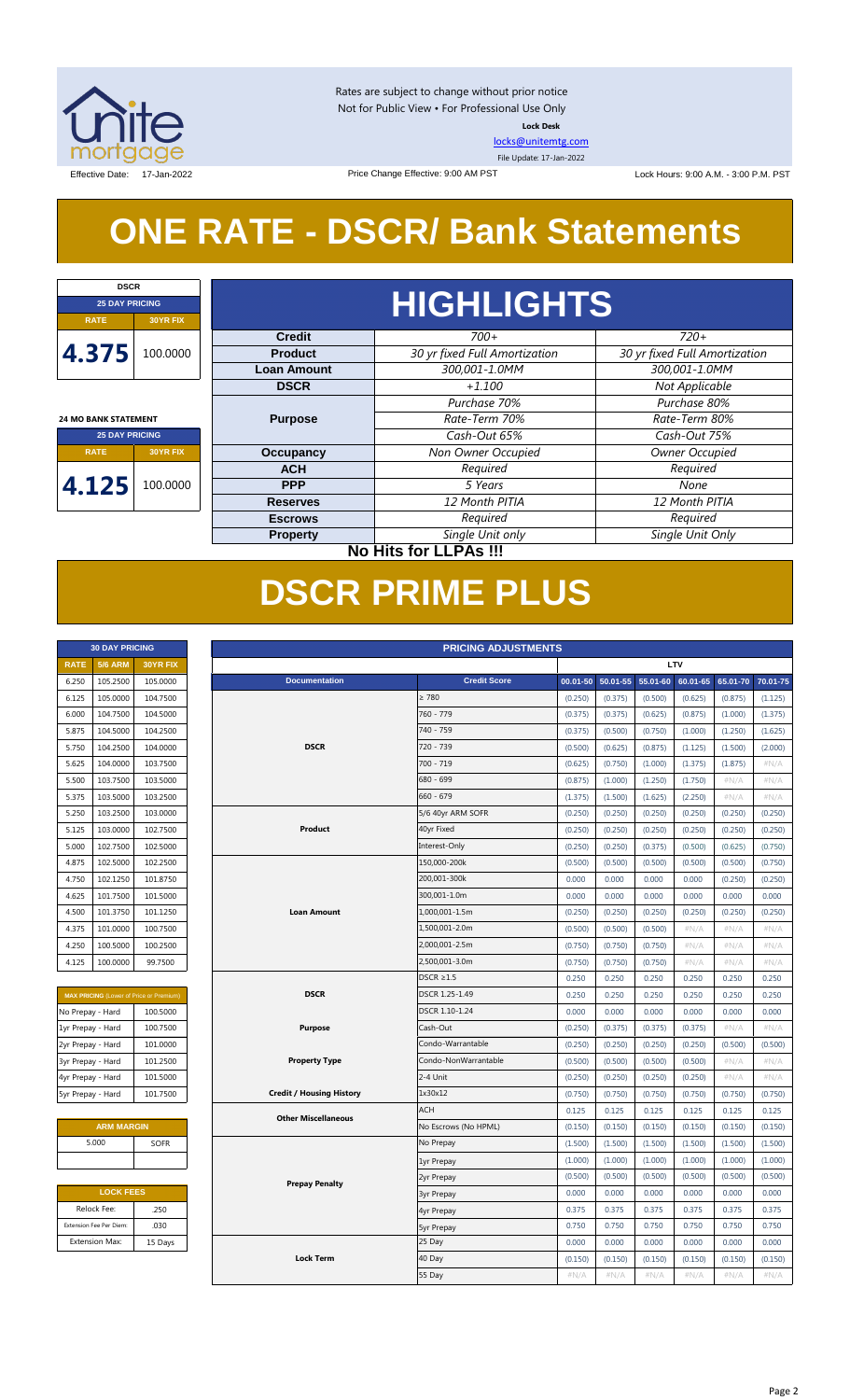

Rates are subject to change without prior notice Not for Public View • For Professional Use Only **Lock Desk**

[locks@unitemtg.com](mailto:locks@unitemtg.com)

File Update: 17-Jan-2022

# **DSCR PRIME & FOREIGN NATIONAL**

| <b>30 DAY PRICING</b> |                |                 |  |  |  |
|-----------------------|----------------|-----------------|--|--|--|
| <b>RATE</b>           | <b>5/6 ARM</b> | <b>30YR FIX</b> |  |  |  |
| 6.500                 | 105.0000       | 104.7500        |  |  |  |
| 6.375                 | 104.7500       | 104.5000        |  |  |  |
| 6.250                 | 104.5000       | 104.2500        |  |  |  |
| 6.125                 | 104.2500       | 104.0000        |  |  |  |
| 6.000                 | 104.0000       | 103.7500        |  |  |  |
| 5.875                 | 103.7500       | 103.5000        |  |  |  |
| 5.750                 | 103.5000       | 103.2500        |  |  |  |
| 5.625                 | 103.2500       | 103.0000        |  |  |  |
| 5.500                 | 103.0000       | 102.7500        |  |  |  |
| 5.375                 | 102.7500       | 102.5000        |  |  |  |
| 5.250                 | 102.5000       | 102.2500        |  |  |  |
| 5.125                 | 102.2500       | 102.0000        |  |  |  |
| 5.000                 | 102.0000       | 101.7500        |  |  |  |
| 4.875                 | 101.7500       | 101.5000        |  |  |  |
| 4.750                 | 101.3750       | 101.1250        |  |  |  |
| 4.625                 | 101.0000       | 100.7500        |  |  |  |
| 4.500                 | 100.5000       | 100.2500        |  |  |  |
| 4.375                 | 100.0000       | 99.7500         |  |  |  |
| 4.250                 | 99.3750        | 99.1250         |  |  |  |

| <b>MAX PRICING (Lower of Price or Premium)</b> |          |  |  |  |
|------------------------------------------------|----------|--|--|--|
| No Prepay - Hard                               | 100.7500 |  |  |  |
| 1yr Prepay - Hard                              | 101.0000 |  |  |  |
| 2yr Prepay - Hard                              | 101.2500 |  |  |  |
| 3yr Prepay - Hard                              | 101.5000 |  |  |  |
| 4yr Prepay - Hard                              | 101.7500 |  |  |  |
| 5yr Prepay - Hard                              | 102,0000 |  |  |  |

| <b>ARM MARGIN</b> |             |  |  |
|-------------------|-------------|--|--|
| 5.000             | <b>SOFR</b> |  |  |

| <b>LOCK FEES</b>        |         |  |  |  |
|-------------------------|---------|--|--|--|
| Relock Fee:             | .250    |  |  |  |
| Extension Fee Per Diem: | .030    |  |  |  |
| <b>Extension Max:</b>   | 15 Days |  |  |  |

|                   | <b>30 DAY PRICING</b>   |                                                     |                                 | <b>PRICING ADJUSTMENTS</b> |                  |                   |          |                  |                  |                  |                  |
|-------------------|-------------------------|-----------------------------------------------------|---------------------------------|----------------------------|------------------|-------------------|----------|------------------|------------------|------------------|------------------|
| <b>RATE</b>       | <b>5/6 ARM</b>          | 30YR FIX                                            |                                 |                            |                  |                   |          | <b>LTV</b>       |                  |                  |                  |
| 6.500             | 105.0000                | 104.7500                                            | <b>Documentation</b>            | <b>Credit Score</b>        |                  | 00.01-50 50.01-55 | 55.01-60 | 60.01-65         | 65.01-70         | 70.01-75         | 75.01-80         |
| 6.375             | 104.7500                | 104.5000                                            |                                 | $\geq 780$                 | (0.250)          | (0.375)           | (0.500)  | (0.625)          | (0.875)          | (1.125)          | (1.750)          |
| 6.250             | 104.5000                | 104.2500                                            |                                 | 760 - 779                  | (0.375)          | (0.375)           | (0.625)  | (0.875)          | (1.000)          | (1.375)          | (2.000)          |
| 6.125             | 104.2500                | 104.0000                                            |                                 | 740 - 759                  | (0.375)          | (0.500)           | (0.750)  | (1.000)          | (1.250)          | (1.625)          | (2.250)          |
| 6.000             | 104.0000                | 103.7500                                            |                                 | 720 - 739                  | (0.500)          | (0.625)           | (0.875)  | (1.125)          | (1.500)          | (2.000)          | (2.750)          |
| 5.875             | 103.7500                | 103.5000                                            | <b>DSCR</b>                     | $700 - 719$                | (0.625)          | (0.750)           | (1.000)  | (1.375)          | (1.875)          | (2.500)          | (3.500)          |
| 5.750             | 103.5000                | 103.2500                                            |                                 | 680 - 699                  | (0.875)          | (1.000)           | (1.250)  | (1.750)          | (2.250)          | (3.000)          | (3.875)          |
| 5.625             | 103.2500                | 103.0000                                            |                                 | $660 - 679$                | (1.375)          | (1.500)           | (1.625)  | (2.250)          | (3.125)          | (3.750)          | (4.500)          |
| 5.500             | 103.0000                | 102.7500                                            |                                 | $640 - 659$                | (1.875)          | (2.000)           | (2.125)  | (2.750)          | (3.625)          | (4.750)          | $\#N/A$          |
| 5.375             | 102.7500                | 102.5000                                            |                                 | $620 - 639$                | (2.375)          | (2.500)           | (2.625)  | (3.250)          | (4.125)          | #N/A             | $\#N/A$          |
| 5.250             | 102.5000                | 102.2500                                            |                                 | 5/6 30yr ARM SOFR          | 0.000            | 0.000             | 0.000    | 0.000            | 0.000            | 0.000            | 0.000            |
| 5.125             | 102.2500                | 102.0000                                            |                                 | 7/6 30yr ARM SOFR          | (0.250)          | (0.250)           | (0.250)  | (0.250)          | (0.250)          | (0.250)          | (0.250)          |
| 5.000             | 102.0000                | 101.7500                                            |                                 | 5/6 40yr ARM SOFR          | (0.250)          | (0.250)           | (0.250)  | (0.250)          | (0.250)          | (0.250)          | (0.250)          |
| 4.875             | 101.5000<br>101.7500    |                                                     | Product                         | 7/6 40yr ARM SOFR          | (0.500)          | (0.500)           | (0.500)  | (0.500)          | (0.500)          | (0.500)          | (0.500)          |
| 4.750             | 101.3750                | 101.1250                                            |                                 | 40yr Fixed                 | (0.250)          | (0.250)           | (0.250)  | (0.250)          | (0.250)          | (0.250)          | (0.250)          |
| 4.625             | 101.0000                | 100.7500                                            |                                 | Interest-Only              | (0.250)          | (0.250)           | (0.375)  | (0.500)          | (0.625)          | (0.750)          | (1.000)          |
| 4.500             | 100.5000                | 100.2500                                            |                                 | 150,000-200k               | (0.500)          | (0.500)           | (0.500)  | (0.500)          | (0.500)          | (0.750)          | (0.750)          |
| 4.375             | 100.0000                | 99.7500                                             |                                 | 200,001-300k               | 0.000            | 0.000             | 0.000    | 0.000            | (0.250)          | (0.250)          | (0.500)          |
| 4.250             | 99.3750                 | 99.1250                                             |                                 | 300,001-1.0m               | 0.000            | 0.000             | 0.000    | 0.000            | 0.000            | 0.000            | 0.000            |
|                   |                         |                                                     | <b>Loan Amount</b>              | 1,000,001-1.5m             | (0.250)          | (0.250)           | (0.250)  | (0.250)          | (0.250)          | (0.250)          | (0.500)          |
|                   |                         |                                                     |                                 | 1,500,001-2.0m             | (0.500)          | (0.500)           | (0.500)  | (0.500)          | $\#N/A$          | $\#N/A$          | #N/A             |
| No Prepay - Hard  |                         | MAX PRICING (Lower of Price or Premium)<br>100.7500 |                                 | 2,000,001-2.5m             | (0.750)          | (0.750)           | (0.750)  | (0.750)          | $\#N/A$          | $\#N/A$          | # $N/A$          |
|                   |                         | 101.0000                                            |                                 | 2,500,001-3.0m             |                  |                   | (0.750)  |                  |                  |                  |                  |
| 1yr Prepay - Hard |                         | 101.2500                                            |                                 | $DSCR \geq 1.5$            | (0.750)<br>0.250 | (0.750)<br>0.250  | 0.250    | (0.750)<br>0.250 | $\#N/A$<br>0.250 | $\#N/A$<br>0.250 | $\#N/A$<br>0.250 |
| 2yr Prepay - Hard |                         | 101.5000                                            |                                 | DSCR 1.25-1.49             |                  |                   |          |                  |                  |                  |                  |
| 3yr Prepay - Hard |                         | <b>DSCR</b><br>101.7500<br>102.0000                 |                                 | DSCR 1.10-1.24             | 0.250            | 0.250             | 0.250    | 0.250            | 0.250            | 0.250            | 0.250            |
| 4yr Prepay - Hard |                         |                                                     |                                 |                            | 0.000            | 0.000             | 0.000    | 0.000            | 0.000            | 0.000            | 0.000            |
| 5yr Prepay - Hard |                         |                                                     |                                 | DSCR 1.00-1.09             | (0.250)          | (0.250)           | (0.375)  | (0.375)          | (0.500)          | (0.500)          | (0.750)          |
|                   |                         |                                                     |                                 | DSCR 0.75-0.99             | (1.500)          | (1.500)           | (1.625)  | (1.625)          | (1.750)          | (1.750)          | $\#N/A$          |
|                   | <b>ARM MARGIN</b>       |                                                     | <b>Purpose</b>                  | Cash-Out                   | (0.250)          | (0.375)           | (0.375)  | (0.375)          | (0.500)          | (0.625)          | $\#N/A$          |
|                   | 5.000                   | SOFR                                                |                                 | Condo-Warrantable          | (0.250)          | (0.250)           | (0.250)  | (0.250)          | (0.500)          | (0.500)          | (0.500)          |
|                   |                         |                                                     | <b>Property Type</b>            | Condo-NonWarrantable       | (0.500)          | (0.500)           | (0.500)  | (0.500)          | (0.750)          | $\#N/A$          | #N/A             |
|                   | <b>LOCK FEES</b>        |                                                     |                                 | 2-4Unit                    | (0.250)          | (0.250)           | (0.250)  | (0.250)          | (0.500)          | (0.500)          | (0.500)          |
|                   | Relock Fee:             | .250                                                |                                 | Modular                    | (1.000)          | (1.000)           | (1.000)  | (1.000)          | (1.000)          | (1.000)          | (1.000)          |
|                   | Extension Fee Per Diem: | .030                                                | Citizenship                     | Foreign Nat'l (DSCR Only)  | (1.750)          | (1.750)           | (1.750)  | (1.750)          | $\#N/A$          | $\#N/A$          | $\#N/A$          |
|                   | <b>Extension Max:</b>   | 15 Days                                             |                                 | 1x30x12                    | (0.750)          | (0.750)           | (0.750)  | (0.750)          | (0.750)          | (0.750)          | (0.750)          |
|                   |                         |                                                     |                                 | Multiple30x12              | (2.250)          | (2.250)           | (2.250)  | (2.250)          | (2.250)          | (2.250)          | $\#N/A$          |
|                   |                         |                                                     | <b>Credit / Housing History</b> | FC/SS/DIL/BK7 36-47mo      | (1.000)          | (1.000)           | (1.000)  | (1.000)          | (1.000)          | (1.000)          | (1.000)          |
|                   |                         |                                                     |                                 | FC/SS/DIL/BK7 24-35mo      | (1.750)          | (1.750)           | (1.750)  | (1.750)          | (1.750)          | (1.750)          | #N/A             |
|                   |                         |                                                     |                                 | BK7 12-23mo                | (2.500)          | (2.500)           | (2.500)  | (2.500)          | (2.500)          | (2.500)          | $\#N/A$          |
|                   |                         |                                                     |                                 | BK13 DC                    | (1.000)          | (1.000)           | (1.000)  | (1.000)          | (1.000)          | (1.000)          | (1.000)          |
|                   |                         |                                                     | <b>Other Miscellaneous</b>      | ACH                        | 0.125            | 0.125             | 0.125    | 0.125            | 0.125            | 0.125            | 0.125            |
|                   |                         |                                                     |                                 | Escrows                    | 0.000            | 0.000             | 0.000    | 0.000            | 0.000            | 0.000            | 0.000            |
|                   |                         |                                                     |                                 | No Prepay                  | (1.500)          | (1.500)           | (1.500)  | (1.500)          | (1.500)          | (1.500)          | (1.500)          |
|                   |                         |                                                     |                                 | 1yr Prepay                 | (1.000)          | (1.000)           | (1.000)  | (1.000)          | (1.000)          | (1.000)          | (1.000)          |
|                   |                         |                                                     | <b>Prepay Penalty</b>           | 2yr Prepay                 | (0.500)          | (0.500)           | (0.500)  | (0.500)          | (0.500)          | (0.500)          | (0.500)          |
|                   |                         |                                                     |                                 | <b>3yr Prepay</b>          | 0.000            | 0.000             | 0.000    | 0.000            | 0.000            | 0.000            | 0.000            |
|                   |                         |                                                     |                                 | 4yr Prepay                 | 0.375            | 0.375             | 0.375    | 0.375            | 0.375            | 0.375            | 0.375            |
|                   |                         |                                                     |                                 | <b>5yr Prepay</b>          | 0.750            | 0.750             | 0.750    | 0.750            | 0.750            | 0.750            | 0.750            |
|                   |                         |                                                     |                                 | 25 Day                     | 0.000            | 0.000             | 0.000    | 0.000            | 0.000            | 0.000            | 0.000            |
|                   |                         |                                                     | <b>Lock Term</b>                | 40 Day                     | (0.150)          | (0.150)           | (0.150)  | (0.150)          | (0.150)          | (0.150)          | (0.150)          |
|                   |                         |                                                     |                                 | 55 Day                     | (0.300)          | (0.300)           | (0.300)  | (0.300)          | (0.300)          | (0.300)          | (0.300)          |
|                   |                         |                                                     |                                 |                            |                  |                   |          |                  |                  |                  |                  |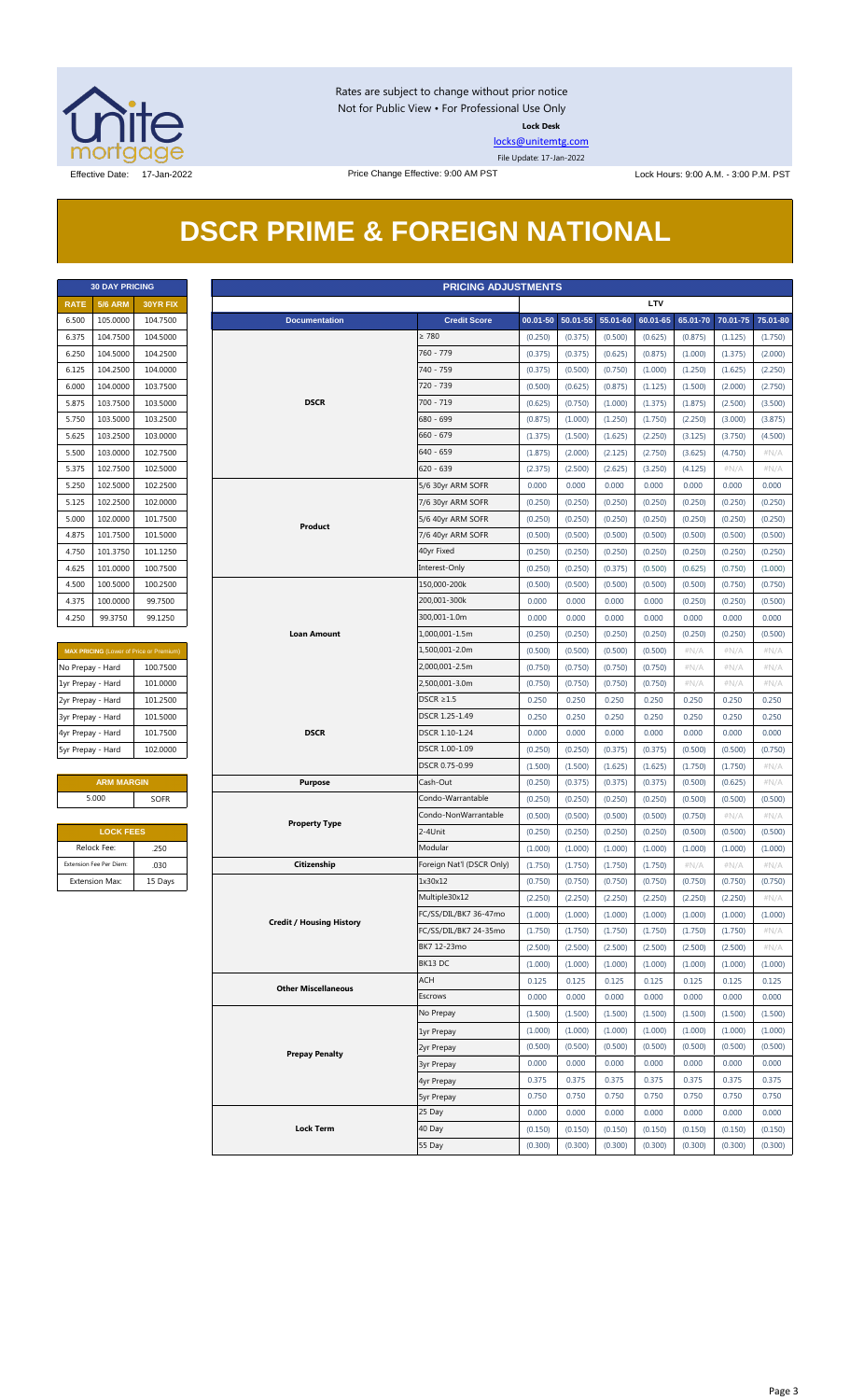

Rates are subject to change without prior notice Not for Public View • For Professional Use Only **Lock Desk** locks@unitemtg.com File Update: 17-Jan-2022 Effective Date: 17-Jan-2022 Price Change Effective: 9:00 AM PST Lock Hours: 9:00 A.M. - 3:00 P.M. PST

# **Alt Doc PRIME PLUS**

|             | <b>PRIMARY &amp; SECONDARY HOME</b> |                 |
|-------------|-------------------------------------|-----------------|
| <b>RATE</b> | <b>5/6 ARM</b>                      | <b>30YR FIX</b> |
| 6.000       | 105,500                             | 105.250         |
| 5.875       | 105.250                             | 105,000         |
| 5.750       | 105,000                             | 104.750         |
| 5.625       | 104.750                             | 104.500         |
| 5.500       | 104.500                             | 104.250         |
| 5.375       | 104.250                             | 104.000         |
| 5.250       | 104.000                             | 103.750         |
| 5.125       | 103.750                             | 103.500         |
| 5.000       | 103.500                             | 103.250         |
| 4.875       | 103.250                             | 103,000         |
| 4.750       | 103,000                             | 102.750         |
| 4.625       | 102.750                             | 102.500         |
| 4.500       | 102.375                             | 102.125         |
| 4.375       | 102,000                             | 101.750         |
| 4.250       | 101.625                             | 101.375         |
| 4.125       | 101.125                             | 100.875         |
| 4.000       | 100.625                             | 100.375         |
| 3.875       | 100,000                             | 99.750          |
|             |                                     |                 |

| <b>LOCK FEES</b>                               |         |  |  |  |  |  |  |  |  |  |
|------------------------------------------------|---------|--|--|--|--|--|--|--|--|--|
| Relock Fee:                                    | .250    |  |  |  |  |  |  |  |  |  |
| <b>Extension Fee Per Diem</b>                  | .030    |  |  |  |  |  |  |  |  |  |
| <b>Extension Max:</b>                          | 15 Days |  |  |  |  |  |  |  |  |  |
|                                                |         |  |  |  |  |  |  |  |  |  |
| <b>MAX PRICING (Lower of Price or Premium)</b> |         |  |  |  |  |  |  |  |  |  |
| 101.0000                                       |         |  |  |  |  |  |  |  |  |  |

|       | PRIMARY & SECONDARY HOME                       |          |                               |                        |          | <b>PRICING ADJUSTMENTS</b> |             |          |             |          |                     |
|-------|------------------------------------------------|----------|-------------------------------|------------------------|----------|----------------------------|-------------|----------|-------------|----------|---------------------|
| RATE  | <b>5/6 ARM</b>                                 | 30YR FIX |                               |                        |          |                            |             | LTV      |             |          |                     |
| 6.000 | 105.500                                        | 105.250  | <b>Documentation</b>          | <b>Credit Score</b>    | 00.01-50 | 50.01-55                   | 55.01-60    | 60.01-65 | 65.01-70    | 70.01-75 | 75.01-80            |
| 5.875 | 105.250                                        | 105.000  | <b>Full Doc</b>               | 2780                   | 0.000    | 0.000                      | 0.000       | (0.250)  | (0.375)     | (0.375)  | (0.500)             |
| 5.750 | 105.000                                        | 104.750  |                               | 760 - 779              | 0.000    | 0.000                      | 0.000       | (0.250)  | (0.375)     | (0.500)  | (0.625)             |
| 5.625 | 104.750                                        | 104.500  |                               | 740 - 759              | 0.000    | 0.000                      | 0.000       | (0.250)  | (0.375)     | (0.625)  | (0.750)             |
| 5.500 | 104.500                                        | 104.250  |                               | 720 - 739              | (0.125)  | (0.125)                    | (0.125)     | (0.250)  | (0.500)     | (0.750)  | (1.000)             |
| 5.375 | 104.250                                        | 104.000  |                               | 700 - 719              | (0.250)  | (0.250)                    | (0.375)     | (0.500)  | (0.625)     | (0.875)  | $\#\mathsf{N}/\ell$ |
| 5.250 | 104.000                                        | 103.750  |                               | 680 - 699              | (0.250)  | (0.250)                    | (0.500)     | (0.625)  | (0.750)     | $\#N/A$  | $\#N/A$             |
| 5.125 | 103.750                                        | 103.500  |                               | 660 - 679              | (0.250)  | (0.375)                    | (0.500)     | (1.000)  | (1.375)     | #N/A     | $\#N/A$             |
| 5.000 | 103.500                                        | 103.250  |                               | 540 - 659              | #N/A     | #N/A                       | #N/A        | $\#N/A$  | #N/A        | # $N/A$  | #N/A                |
| 4.875 | 103.250                                        | 103.000  |                               | 620 - 639              | #N/A     | #N/A                       | #N/A        | #N/A     | #N/A        | #N/A     | #N/A                |
| 4.750 | 103.000                                        | 102.750  | <b>Bank</b>                   | $\geq 780$             | (0.125)  | (0.250)                    | (0.250)     | (0.375)  | (0.500)     | (0.625)  | (0.875)             |
| 4.625 | 102.750                                        | 102.500  | <b>Statement</b>              | 760 - 779              | (0.250)  | (0.250)                    | (0.250)     | (0.500)  | (0.625)     | (0.750)  | (1.125)             |
| 4.500 | 102.375                                        | 102.125  |                               | 740 - 759              | (0.250)  | (0.250)                    | (0.250)     | (0.625)  | (0.750)     | (1.000)  | (1.375)             |
| 4.375 | 102.000                                        | 101.750  |                               | 720 - 739              | (0.250)  | (0.375)                    | (0.375)     | (0.750)  | (0.875)     | (1.125)  | (1.625)             |
| 4.250 | 101.625                                        | 101.375  |                               | 700 - 719              | (0.375)  | (0.375)                    | (0.625)     | (0.875)  | (1.125)     | (1.500)  | #N/A                |
| 4.125 | 101.125                                        | 100.875  |                               | 680 - 699              | (0.375)  | (0.500)                    | (0.750)     | (1.000)  | (1.375)     | #N/A     | #N/A                |
| 4.000 | 100.625                                        | 100.375  |                               | 660 - 679              | (0.500)  | (0.750)                    | (1.000)     | (1.500)  | (2.250)     | # $N/A$  | #N/A                |
| 3.875 | 100.000                                        | 99.750   |                               | 640 - 659              | $\#N/A$  | #N/A                       | #N/A        | #N/A     | #N/A        | #N/A     | #N/A                |
|       |                                                |          |                               | 520 - 639              | $\#N/A$  | #N/A                       | #N/A        | #N/A     | #N/A        | #N/A     | $\#N/A$             |
|       | <b>ARM MARGIN</b>                              |          |                               | 12 Mth Bank Statements | (0.125)  | (0.125)                    | (0.125)     | (0.250)  | (0.375)     | (0.375)  | (0.375)             |
|       | 5.000                                          | SOFR     | Asset                         | $\geq 780$             | (0.125)  | (0.250)                    | (0.250)     | (0.625)  | (0.875)     | (1.125)  | (1.500)             |
|       |                                                |          | <b>Depletion</b>              | 760 - 779              | (0.125)  | (0.250)                    | (0.375)     | (0.750)  | (1.000)     | (1.375)  | (1.875)             |
|       |                                                |          |                               | 740 - 759              | (0.250)  | (0.250)                    | (0.500)     | (0.875)  | (1.125)     | (1.625)  | (2.250)             |
|       | <b>LOCK FEES</b>                               |          |                               | 720 - 739              | (0.375)  | (0.500)                    | (0.625)     | (1.000)  | (1.500)     | (2.000)  | (2.750)             |
|       | Relock Fee:                                    | .250     |                               | 700 - 719              | (0.500)  | (0.625)                    | (1.000)     | (1.375)  | (1.875)     | (2.500)  | $\#N/A$             |
|       | xtension Fee Per Diem                          | .030     |                               | 680 - 699              | (0.625)  | (0.750)                    | (1.250)     | (1.750)  | (2.250)     | #N/A     | #N/A                |
|       | <b>Extension Max:</b>                          | 15 Days  |                               | 660 - 679              | (0.750)  | (1.000)                    | (1.500)     | (2.250)  | (3.125)     | #N/A     | #N/A                |
|       |                                                |          |                               | 640 - 659              | #N/A     | #N/A                       | #N/A        | #N/A     | #N/A        | #N/A     | #N/A                |
|       | <b>MAX PRICING (Lower of Price or Premium)</b> |          |                               | 620 - 639              | $\#N/A$  | $\#N/\beta$                | $\#N/\beta$ | $\#N/A$  | $\#N/\beta$ | #N/A     | $\#N/\beta$         |
|       | 101.0000                                       |          | Product                       | 5/6 30yr ARM SOFR      | 0.000    | 0.000                      | 0.000       | 0.000    | 0.000       | 0.000    | 0.000               |
|       |                                                |          |                               | 5/6 40yr ARM SOFR      | (0.250)  | (0.250)                    | (0.250)     | (0.250)  | (0.250)     | (0.250)  | (0.250)             |
|       |                                                |          |                               | 30yr Fixed             | 0.000    | 0.000                      | 0.000       | 0.000    | 0.000       | 0.000    | 0.000               |
|       |                                                |          |                               | 40yr Fixed             | (0.250)  | (0.250)                    | (0.250)     | (0.250)  | (0.250)     | (0.250)  | (0.250)             |
|       |                                                |          |                               | nterest-Only           | (0.250)  | (0.250)                    | (0.375)     | (0.500)  | (0.625)     | (0.750)  | #N/A                |
|       |                                                |          | Loan                          | 150,000-200k           | (0.500)  | (0.500)                    | (0.500)     | (0.500)  | (0.500)     | (0.750)  | (0.750)             |
|       |                                                |          | Amount                        | 200,001-300k           | 0.000    | 0.000                      | 0.000       | 0.000    | (0.250)     | (0.250)  | (0.250)             |
|       |                                                |          |                               | 300,001-1,000,000      | 0.000    | 0.000                      | 0.000       | 0.000    | 0.000       | 0.000    | 0.000               |
|       |                                                |          |                               | 1,000,001-1.5m         | (0.250)  | (0.250)                    | (0.250)     | (0.250)  | (0.250)     | (0.250)  | (0.250)             |
|       |                                                |          |                               | .,500,001-2.0m         | (0.500)  | (0.500)                    | (0.500)     | (0.500)  | (0.500)     | #N/A     | #N/A                |
|       |                                                |          |                               | 2,000,001-2.5m         | (0.750)  | (0.750)                    | (0.750)     | (0.750)  | (0.750)     | #N/A     | #N/A                |
|       |                                                |          |                               | 2,500,001-3.0m         | (0.750)  | (0.750)                    | (0.750)     | (0.750)  | (0.750)     | #N/A     | #N/A                |
|       |                                                |          | DTI                           | 43.01-50               | 0.000    | 0.000                      | 0.000       | 0.000    | 0.000       | 0.000    | 0.000               |
|       |                                                |          |                               | 50.01-55               | 0.000    | 0.000                      | 0.000       | 0.000    | 0.000       | (0.125)  | #N/A                |
|       |                                                |          | Cash Out                      |                        | (0.250)  | (0.375)                    | (0.375)     | (0.375)  | (0.500)     | (0.625)  | #N/A                |
|       |                                                |          | <b>Second Home</b>            |                        | (0.500)  | (0.500)                    | (0.500)     | (0.500)  | (0.500)     | (0.500)  | (0.500)             |
|       |                                                |          | <b>Property Type</b>          | Condo-Warrantable      | (0.250)  | (0.250)                    | (0.250)     | (0.250)  | (0.500)     | (0.500)  | #N/A                |
|       |                                                |          |                               | Condo-NonWarrantable   | (0.500)  | (0.500)                    | (0.500)     | (0.500)  | #N/A        | #N/A     | #N/A                |
|       |                                                |          |                               | 2-Unit                 | (0.250)  | (0.250)                    | (0.250)     | (0.250)  | (0.500)     | #N/A     | #N/A                |
|       |                                                |          | <b>Credit/Housing History</b> | 1x30x12                | (0.750)  | (0.750)                    | (0.750)     | (0.750)  | (0.750)     | (0.750)  | (0.750)             |
|       |                                                |          |                               | Multiple30x12          | (2.250)  | (2.250)                    | (2.250)     | (2.250)  | (2.250)     | (2.250)  | (2.250)             |
|       |                                                |          | <b>Misccellaneous</b>         | ACH                    | 0.125    | 0.125                      | 0.125       | 0.125    | 0.125       | 0.125    | 0.125               |
|       |                                                |          |                               | No Escrows (No HPML)   | (0.150)  | (0.150)                    | (0.150)     | (0.150)  | (0.150)     | (0.150)  | (0.150)             |
|       |                                                |          | <b>Lock Term</b>              | 45 Day                 | (0.150)  | (0.150)                    | (0.150)     | (0.150)  | (0.150)     | (0.150)  | (0.150)             |
|       |                                                |          | <b>State</b>                  | non CA                 | 0.250    | 0.250                      | 0.250       | 0.250    | 0.250       | 0.250    | 0.250               |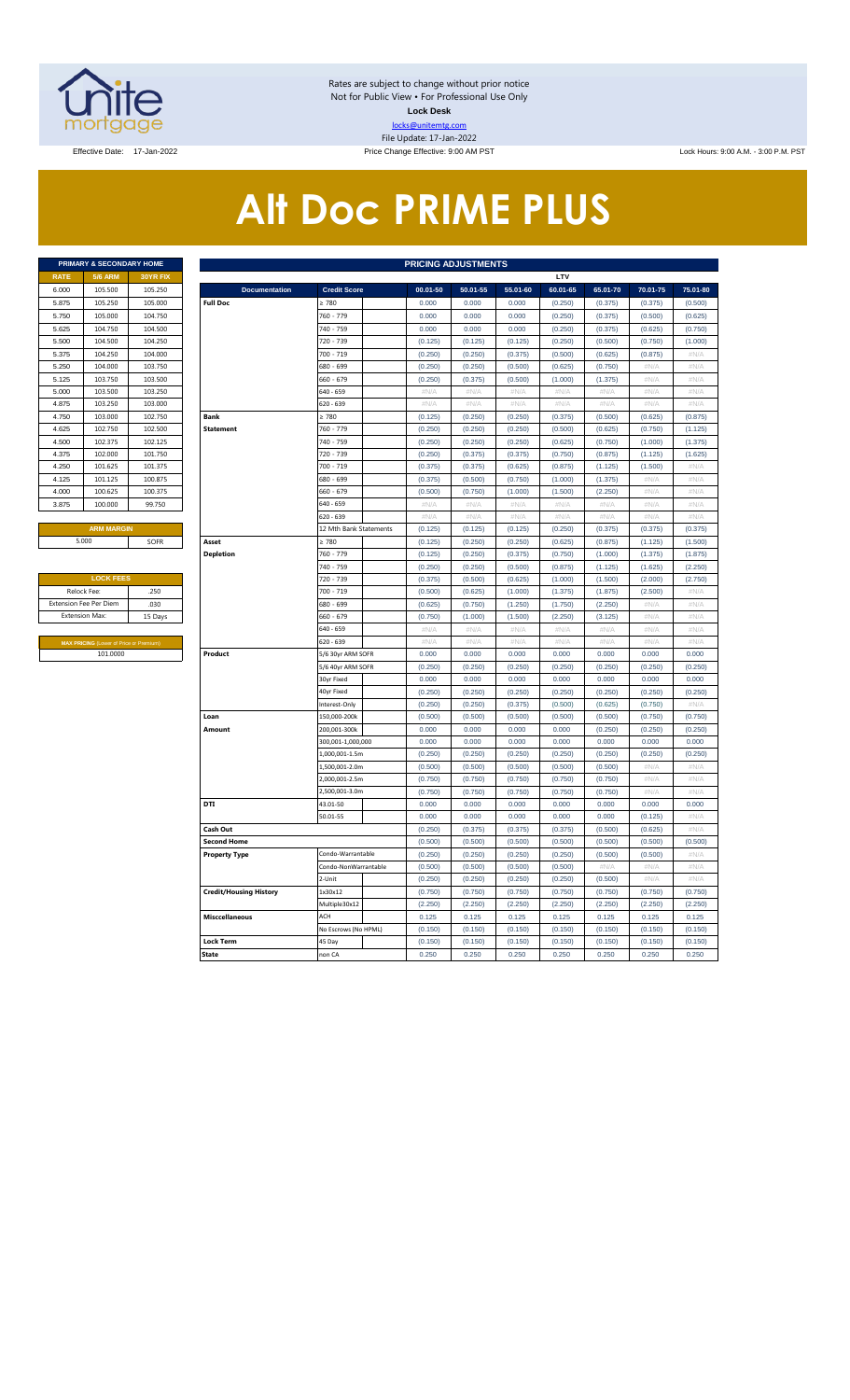

Rates are subject to change without prior notice Not for Public View • For Professional Use Only **Lock Desk** locks@unitemtg.com File Update: 17-Jan-2022

Effective Date: 17-Jan-2022 Price Change Effective: 9:00 AM PST Lock Hours: 9:00 A.M. - 3:00 P.M. PST

# **Alt Doc PRIME**

| <b>PRIMARY &amp; SECONDARY HOME</b> |                |                 |  |  |  |  |  |  |  |  |  |
|-------------------------------------|----------------|-----------------|--|--|--|--|--|--|--|--|--|
| <b>RATE</b>                         | <b>5/6 ARM</b> | <b>30YR FIX</b> |  |  |  |  |  |  |  |  |  |
| 6.125                               | 105.000        | 104.750         |  |  |  |  |  |  |  |  |  |
| 6.000                               | 104.750        | 104.500         |  |  |  |  |  |  |  |  |  |
| 5.875                               | 104.500        | 104.250         |  |  |  |  |  |  |  |  |  |
| 5.750                               | 104.250        | 104.000         |  |  |  |  |  |  |  |  |  |
| 5.625                               | 104.000        | 103.750         |  |  |  |  |  |  |  |  |  |
| 5.500                               | 103.750        | 103.500         |  |  |  |  |  |  |  |  |  |
| 5.375                               | 103.500        | 103.250         |  |  |  |  |  |  |  |  |  |
| 5.250                               | 103.250        | 103.000         |  |  |  |  |  |  |  |  |  |
| 5.125                               | 103.000        | 102.750         |  |  |  |  |  |  |  |  |  |
| 5.000                               | 102.750        | 102.500         |  |  |  |  |  |  |  |  |  |
| 4.875                               | 102.500        | 102.250         |  |  |  |  |  |  |  |  |  |
| 4.750                               | 102.250        | 102.000         |  |  |  |  |  |  |  |  |  |
| 4.625                               | 102.000        | 101.750         |  |  |  |  |  |  |  |  |  |
| 4.500                               | 101.625        | 101.375         |  |  |  |  |  |  |  |  |  |
| 4.375                               | 101.250        | 101.000         |  |  |  |  |  |  |  |  |  |
| 4.250                               | 100.875        | 100.625         |  |  |  |  |  |  |  |  |  |
| 4.125                               | 100.375        | 100.125         |  |  |  |  |  |  |  |  |  |
| 4.000                               | 99.875         | 99.625          |  |  |  |  |  |  |  |  |  |

### **ARM MARGIN**

| <b>LOCK FEES</b>              |         |
|-------------------------------|---------|
| Relock Fee:                   | .250    |
| <b>Extension Fee Per Diem</b> | .030    |
| <b>Extension Max:</b>         | 15 Days |
|                               |         |

**MAX PRICING** (Lower of Price or Premium) 101.0000

|                       | PRIMARY & SECONDARY HOME                |          | <b>PRICING ADJUSTMENTS</b>    |                        |  |          |          |          |          |          |          |          |          |          |
|-----------------------|-----------------------------------------|----------|-------------------------------|------------------------|--|----------|----------|----------|----------|----------|----------|----------|----------|----------|
| RATE                  | <b>5/6 ARM</b>                          | 30YR FIX |                               |                        |  |          |          |          | LTV      |          |          |          |          |          |
| 6.125                 | 105.000                                 | 104.750  | <b>Documentation</b>          | <b>Credit Score</b>    |  | 00.01-50 | 50.01-55 | 55.01-60 | 60.01-65 | 65.01-70 | 70.01-75 | 75.01-80 | 80.01-85 | 85.01-90 |
| 6.000                 | 104.750                                 | 104.500  | <b>Full Doc</b>               | : 780                  |  | 0.000    | 0.000    | 0.000    | (0.250)  | (0.375)  | (0.375)  | (0.500)  | (0.750)  | (1.125)  |
| 5.875                 | 104.500                                 | 104.250  |                               | 760 - 779              |  | 0.000    | 0.000    | 0.000    | (0.250)  | (0.375)  | (0.500)  | (0.625)  | (0.875)  | (1.375)  |
| 5.750                 | 104.250                                 | 104.000  |                               | 740 - 759              |  | 0.000    | 0.000    | 0.000    | (0.250)  | (0.375)  | (0.625)  | (0.750)  | (1.125)  | (1.625)  |
| 5.625                 | 104.000                                 | 103.750  |                               | 720 - 739              |  | (0.125)  | (0.125)  | (0.125)  | (0.250)  | (0.500)  | (0.750)  | (1.000)  | (1.250)  | (1.875)  |
| 5.500                 | 103.750                                 | 103.500  |                               | 700 - 719              |  | (0.250)  | (0.250)  | (0.375)  | (0.500)  | (0.625)  | (0.875)  | (1.250)  | (1.625)  | (2.250)  |
| 5.375                 | 103.500                                 | 103.250  |                               | 680 - 699              |  | (0.250)  | (0.250)  | (0.500)  | (0.625)  | (0.750)  | (1.000)  | (1.375)  | (2.000)  | #N/A     |
| 5.250                 | 103.250                                 | 103.000  |                               | 660 - 679              |  | (0.250)  | (0.375)  | (0.500)  | (1.000)  | (1.375)  | (1.625)  | (2.000)  | (2.750)  | #N/A     |
| 5.125                 | 103.000                                 | 102.750  |                               | 640 - 659              |  | (0.375)  | (0.375)  | (0.500)  | (1.250)  | (1.500)  | (1.750)  | (2.250)  | #N/A     | #N/A     |
| 5.000                 | 102.750                                 | 102.500  |                               | 620 - 639              |  | (0.500)  | (0.500)  | (0.500)  | (1.500)  | (1.750)  | (2.000)  | (2.500)  | #N/A     | #N/A     |
| 4.875                 | 102.500                                 | 102.250  | Bank                          | : 780                  |  | (0.125)  | (0.250)  | (0.250)  | (0.375)  | (0.500)  | (0.625)  | (0.875)  | (1.250)  | (2.000)  |
| 4.750                 | 102.250                                 | 102.000  | <b>Statement</b>              | 760 - 779              |  | (0.250)  | (0.250)  | (0.250)  | (0.500)  | (0.625)  | (0.750)  | (1.125)  | (1.625)  | (2.375)  |
| 4.625                 | 102.000                                 | 101.750  |                               | 740 - 759              |  | (0.250)  | (0.250)  | (0.250)  | (0.625)  | (0.750)  | (1.000)  | (1.375)  | (1.875)  | (2.875)  |
| 4.500                 | 101.625                                 | 101.375  |                               | 720 - 739              |  | (0.250)  | (0.375)  | (0.375)  | (0.750)  | (0.875)  | (1.125)  | (1.625)  | (2.250)  | (3.375)  |
| 4.375                 | 101.250                                 | 101.000  |                               | 700 - 719              |  | (0.375)  | (0.375)  | (0.625)  | (0.875)  | (1.125)  | (1.500)  | (2.000)  | (2.750)  | (4.000)  |
| 4.250                 | 100.875                                 | 100.625  |                               | 680 - 699              |  | (0.375)  | (0.500)  | (0.750)  | (1.000)  | (1.375)  | (1.750)  | (2.500)  | (3.500)  | #N/A     |
| 4.125                 | 100.375                                 | 100.125  |                               | 660 - 679              |  | (0.500)  | (0.750)  | (1.000)  | (1.500)  | (2.250)  | (2.750)  | (3.500)  | (4.250)  | #N/A     |
| 4.000                 | 99.875                                  | 99.625   |                               | 640 - 659              |  | (0.750)  | (1.000)  | (1.250)  | (1.750)  | (2.500)  | (3.125)  | (4.000)  | #N/A     | #N/A     |
|                       |                                         |          |                               | 620 - 639              |  | (1.250)  | (1.500)  | (1.750)  | (2.250)  | (3.000)  | (3.625)  | #N/A     | #N/A     | #N/A     |
|                       |                                         |          |                               | 3 Mth Bank Statements  |  | (0.750)  | (0.750)  | (0.750)  | (0.875)  | (1.000)  | (1.000)  | (1.000)  | #N/A     | #N/A     |
|                       | <b>ARM MARGIN</b>                       |          |                               | 12 Mth Bank Statements |  | (0.125)  | (0.125)  | (0.125)  | (0.250)  | (0.375)  | (0.375)  | (0.375)  | (0.500)  | (0.500)  |
|                       | 5.000                                   | SOFR     | Asset                         | 2780                   |  | (0.125)  | (0.250)  | (0.250)  | (0.625)  | (0.875)  | (1.125)  | (1.500)  | #N/A     | #N/A     |
|                       |                                         |          | <b>Depletion</b>              | 760 - 779              |  | (0.125)  | (0.250)  | (0.375)  | (0.750)  | (1.000)  | (1.375)  | (1.875)  | #N/A     | #N/A     |
|                       |                                         |          |                               | 740 - 759              |  | (0.250)  | (0.250)  | (0.500)  | (0.875)  | (1.125)  | (1.625)  | (2.250)  | $\#N/A$  | #N/A     |
|                       | <b>LOCK FEES</b>                        |          |                               | 720 - 739              |  | (0.375)  | (0.500)  | (0.625)  | (1.000)  | (1.500)  | (2.000)  | (2.750)  | $\#N/A$  | #N/A     |
| Relock Fee:           |                                         | .250     |                               | 700 - 719              |  | (0.500)  | (0.625)  | (1.000)  | (1.375)  | (1.875)  | (2.500)  | (3.500)  | $\#N/A$  | #N/A     |
|                       | xtension Fee Per Diem                   | .030     |                               | 680 - 699              |  | (0.625)  | (0.750)  | (1.250)  | (1.750)  | (2.250)  | (3.000)  | (4.125)  | # $N/A$  | #N/A     |
| <b>Extension Max:</b> |                                         | 15 Days  |                               | 660 - 679              |  | (0.750)  | (1.000)  | (1.500)  | (2.250)  | (3.125)  | (4.375)  | (4.875)  | $\#N/A$  | #N/A     |
|                       |                                         |          |                               | 640 - 659              |  | (1.250)  | (1.500)  | (2.000)  | (2.750)  | (3.625)  | (4.875)  | #N/A     | $\#N/A$  | #N/A     |
|                       |                                         |          |                               | 620 - 639              |  | (1.750)  | (2.000)  | (2.500)  | (3.250)  | (4.125)  | #N/A     | #N/A     | $\#N/A$  | #N/A     |
|                       | MAX PRICING (Lower of Price or Premium) |          | P&L                           | 2780                   |  | (0.625)  | (0.750)  | (0.750)  | (1.125)  | (1.375)  | (1.625)  | (2.125)  | $\#N/A$  | #N/A     |
|                       | 101.0000                                |          |                               | 760 - 779              |  | (0.625)  | (0.750)  | (0.875)  | (1.250)  | (1.500)  | (1.875)  | (2.500)  | $\#N/A$  | #N/A     |
|                       |                                         |          |                               | 740 - 759              |  | (0.750)  | (0.750)  | (1.000)  | (1.375)  | (1.625)  | (2.125)  | (2.875)  | # $N/A$  | #N/A     |
|                       |                                         |          |                               | 720 - 739              |  | (0.875)  | (1.000)  | (1.125)  | (1.500)  | (2.000)  | (2.500)  | (3.375)  | $\#N/A$  | #N/A     |
|                       |                                         |          |                               | 700 - 719              |  | (1.000)  | (1.125)  | (1.500)  | (1.875)  | (2.375)  | (3.000)  | (4.125)  | $\#N/A$  | #N/A     |
|                       |                                         |          |                               | 680 - 699              |  | (1.125)  | (1.250)  | (1.750)  | (2.250)  | (2.750)  | (3.500)  | #N/A     | $\#N/A$  | #N/A     |
|                       |                                         |          |                               | 660 - 679              |  | (1.250)  | (1.500)  | (2.000)  | (2.750)  | (3.625)  | (4.875)  | #N/A     | $\#N/A$  | #N/A     |
|                       |                                         |          |                               | 640 - 659              |  | (1.750)  | (2.000)  | (2.500)  | (3.250)  | (4.125)  | #N/A     | #N/A     | $\#N/A$  | #N/A     |
|                       |                                         |          |                               | 620 - 639              |  | (2.250)  | (2.500)  | (3.000)  | (3.750)  | (4.625)  | #N/A     | #N/A     | $\#N/A$  | #N/A     |
|                       |                                         |          | Product                       | 5/6 30yr ARM SOFR      |  | 0.000    | 0.000    | 0.000    | 0.000    | 0.000    | 0.000    | 0.000    | 0.000    | 0.000    |
|                       |                                         |          |                               | 5/6 40yr ARM SOFR      |  | (0.250)  | (0.250)  | (0.250)  | (0.250)  | (0.250)  | (0.250)  | (0.250)  | (0.250)  | (0.250)  |
|                       |                                         |          |                               | 7/6 30yr ARM SOFR      |  | (0.250)  | (0.250)  | (0.250)  | (0.250)  | (0.250)  | (0.250)  | (0.250)  | (0.250)  | (0.250)  |
|                       |                                         |          |                               | 7/6 40yr ARM SOFR      |  | (0.500)  | (0.500)  | (0.500)  | (0.500)  | (0.500)  | (0.500)  | (0.500)  | (0.500)  | (0.500)  |
|                       |                                         |          |                               | 30yr Fixed             |  | 0.000    | 0.000    | 0.000    | 0.000    | 0.000    | 0.000    | 0.000    | 0.000    | 0.000    |
|                       |                                         |          |                               | 40yr Fixed             |  | (0.250)  | (0.250)  | (0.250)  | (0.250)  | (0.250)  | (0.250)  | (0.250)  | (0.250)  | (0.250)  |
|                       |                                         |          |                               | nterest-Only           |  | (0.250)  | (0.250)  | (0.375)  | (0.500)  | (0.625)  | (0.750)  | (1.000)  | (1.500)  | #N/A     |
|                       |                                         |          | Loan                          | 150,000-200k           |  | (0.500)  | (0.500)  | (0.500)  | (0.500)  | (0.500)  | (0.750)  | (0.750)  | (1.000)  | (1.000)  |
|                       |                                         |          | Amount                        | 200,001-300k           |  | 0.000    | 0.000    | 0.000    | 0.000    | (0.250)  | (0.250)  | (0.250)  | (0.500)  | (0.500)  |
|                       |                                         |          |                               | 300,001-400,000        |  | 0.000    | 0.000    | 0.000    | 0.000    | 0.000    | 0.000    | 0.000    | (0.500)  | (0.500)  |
|                       |                                         |          |                               | 400,001-1.0m           |  | 0.000    | 0.000    | 0.000    | 0.000    | 0.000    | 0.000    | 0.000    | 0.000    | 0.000    |
|                       |                                         |          |                               | .,000,001-1.5m         |  | (0.250)  | (0.250)  | (0.250)  | (0.250)  | (0.250)  | (0.250)  | (0.250)  | (0.250)  | #N/A     |
|                       |                                         |          |                               | ,500,001-2.0m          |  | (0.500)  | (0.500)  | (0.500)  | (0.500)  | (0.500)  | (0.500)  | (0.500)  | $\#N/A$  | #N/A     |
|                       |                                         |          |                               | .000,001-2.5m          |  | (0.750)  | (0.750)  | (0.750)  | (0.750)  | (0.750)  | (0.750)  | (0.750)  | # $N/A$  | #N/A     |
|                       |                                         |          |                               |                        |  | (0.750)  | (0.750)  | (0.750)  | (0.750)  | (0.750)  | (0.750)  | (0.750)  | $\#N/A$  | #N/A     |
|                       |                                         |          |                               | ,500,001-3.0m          |  |          |          |          |          |          |          |          | # $N/A$  |          |
|                       |                                         |          |                               | 3,000,001-3.5m         |  | (0.750)  | (0.750)  | (0.750)  | (0.750)  | (0.750)  | (0.750)  | #N/A     |          | #N/A     |
|                       |                                         |          | DTI                           | ,500,001-4.0m          |  | (0.750)  | (0.750)  | (0.750)  | (0.750)  | (0.750)  | (0.750)  | #N/A     | $\#N/A$  | #N/A     |
|                       |                                         |          |                               | 43.01-50               |  | 0.000    | 0.000    | 0.000    | 0.000    | 0.000    | (0.125)  | (0.125)  | (0.125)  | (0.125)  |
|                       |                                         |          |                               | 50.01-55               |  | 0.000    | 0.000    | 0.000    | 0.000    | 0.000    | (0.375)  | (0.375)  | $\#N/A$  | #N/A     |
|                       |                                         |          | Cash Out                      |                        |  | (0.250)  | (0.375)  | (0.375)  | (0.375)  | (0.500)  | (0.625)  | (1.000)  | # $N/A$  | #N/A     |
|                       |                                         |          | <b>Second Home</b>            |                        |  | (0.500)  | (0.500)  | (0.500)  | (0.500)  | (0.500)  | (0.500)  | (0.500)  | $\#N/A$  | #N/A     |
|                       |                                         |          | <b>Property Type</b>          | Condo-Warrantable      |  | (0.250)  | (0.250)  | (0.250)  | (0.250)  | (0.500)  | (0.500)  | (0.500)  | (0.500)  | # $N/A$  |
|                       |                                         |          |                               | Condo-NonWarrantable   |  | (0.500)  | (0.500)  | (0.500)  | (0.500)  | (0.750)  | (0.750)  | #N/A     | $\#N/A$  | #N/A     |
|                       |                                         |          |                               | !-Unit                 |  | (0.250)  | (0.250)  | (0.250)  | (0.250)  | (0.500)  | (0.500)  | (0.500)  | (0.500)  | # $N/A$  |
|                       |                                         |          |                               | Modular                |  | (1.000)  | (1.000)  | (1.000)  | (1.000)  | (1.000)  | (1.000)  | (1.000)  | $\#N/A$  | #N/A     |
|                       |                                         |          |                               | Rural                  |  | (1.000)  | (1.000)  | (1.000)  | (1.000)  | (1.000)  | (1.000)  | #N/A     | #N/A     | # $N/A$  |
|                       |                                         |          | <b>Credit/Housing History</b> | 1x30x12                |  | (0.750)  | (0.750)  | (0.750)  | (0.750)  | (0.750)  | (0.750)  | (0.750)  | (0.750)  | (0.750)  |
|                       |                                         |          |                               | Multiple30x12          |  | (2.250)  | (2.250)  | (2.250)  | (2.250)  | (2.250)  | (2.250)  | (2.250)  | (2.250)  | #N/A     |
|                       |                                         |          |                               | FC/SS/DIL/BK7 36-47mo  |  | (1.000)  | (1.000)  | (1.000)  | (1.000)  | (1.000)  | (1.000)  | (1.000)  | (1.000)  | (1.000)  |
|                       |                                         |          |                               | FC/SS/DIL/BK7 24-35mo  |  | (1.750)  | (1.750)  | (1.750)  | (1.750)  | (1.750)  | (1.750)  | (1.750)  | (1.750)  | #N/A     |
|                       |                                         |          |                               | BK7 12-23mo            |  | (2.500)  | (2.500)  | (2.500)  | (2.500)  | (2.500)  | (2.500)  | (2.500)  | (2.500)  | #N/A     |
|                       |                                         |          |                               | BK13DC                 |  | (1.000)  | (1.000)  | (1.000)  | (1.000)  | (1.000)  | (1.000)  | (1.000)  | (1.000)  | (1.000)  |
|                       |                                         |          | <b>Misccellaneous</b>         | ACH                    |  | 0.125    | 0.125    | 0.125    | 0.125    | 0.125    | 0.125    | 0.125    | 0.125    | 0.125    |
|                       |                                         |          |                               | No Escrows (No HPML)   |  | (0.150)  | (0.150)  | (0.150)  | (0.150)  | (0.150)  | (0.150)  | (0.150)  | (0.150)  | (0.150)  |
|                       |                                         |          | <b>Lock Term</b>              | 45 Day                 |  | (0.150)  | (0.150)  | (0.150)  | (0.150)  | (0.150)  | (0.150)  | (0.150)  | (0.150)  | (0.150)  |
|                       |                                         |          | <b>State</b>                  | non CA                 |  | 0.250    | 0.250    | 0.250    | 0.250    | 0.250    | 0.250    | 0.250    | 0.250    | 0.250    |
|                       |                                         |          |                               |                        |  |          |          |          |          |          |          |          |          |          |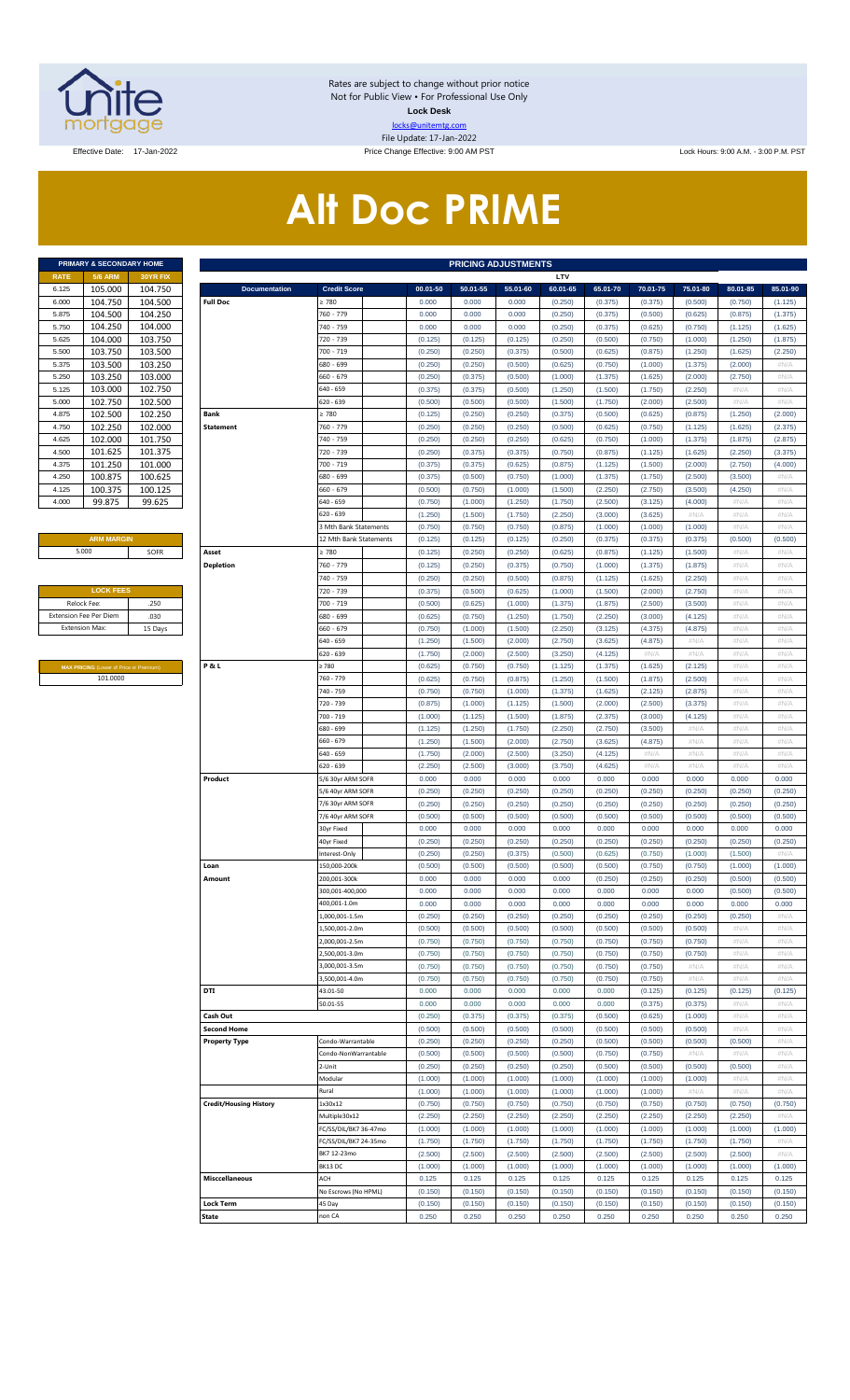

## [V](https://unitemortgage.com/)isit: https://unitemortgage.com

The pricing engine is the Formal price given, please access it through:

**Quick Pricer:** [https://un](https://unitemortgage.com/broker-resources/price-my-loan/)itemortgage.com/broker-resources/price-my-loan/

# **CALL US TODAY: 800-777-1207**

### **CONVENTIONAL PRODUCTS AND PRICING**

|       | <b>CONFORMING LOANS</b> |                             |         |       |                             |         |         |       |                             |               |         |       |         |                             |               |
|-------|-------------------------|-----------------------------|---------|-------|-----------------------------|---------|---------|-------|-----------------------------|---------------|---------|-------|---------|-----------------------------|---------------|
|       |                         | <b>DU CONF CONV 30 YEAR</b> |         |       | <b>DU CONF CONV 20 YEAR</b> |         |         |       | <b>DU CONF CONV 15 YEAR</b> |               |         |       |         | <b>DU CONF CONV 10 YEAR</b> |               |
| Rate  | 10 Day                  | 25 Day                      | 40 Day  | Rate  | 10 Day                      | 25 Day  | 40 Day  | Rate  | 10 Day                      | 25 Day        | 40 Day  | Rate  | 10 Day  | 25 Day                      | 40 Day        |
| 4.250 | (5.625)                 | (5.500)                     | (5.375) | 4.000 | (4.875)                     | (4.750) | (4.625) | 3.500 | (4.375)                     | (4.250)       | (4.125) | 3.250 | (3.500) | (3.375)                     | (3.250)       |
| 4.125 | (5.125)                 | (5.000)                     | (4.875) | 3.875 | (4.250)                     | (4.125) | (4.000) | 3.375 | (4.000)                     | (3.875)       | (3.750) | 3.125 | (3.250) | (3.125)                     | (3.000)       |
| 4.000 | (4.500)                 | (4.375)                     | (4.250) | 3.750 | (3.750)                     | (3.625) | (3.500) | 3.250 | (3.625)                     | (3.500)       | (3.375) | 3.000 | (2.875) | (2.750)                     | (2.625)       |
| 3.875 | (3.875)                 | (3.750)                     | (3.625) | 3.625 | (3.750)                     | (3.625) | (3.500) | 3.125 | (3.250)                     | (3.125)       | (3.000) | 2.875 | (2.500) | (2.375)                     | (2.250)       |
| 3.750 | (3.375)                 | (3.250)                     | (3.125) | 3.500 | (3.500)                     | (3.375) | (3.250) | 3.000 | (2.750)                     | (2.625)       | (2.500) | 2.750 | (2.250) | (2.125)                     | (2.000)       |
| 3.625 | (3.000)                 | (2.875)                     | (2.750) | 3.375 | (3.000)                     | (2.875) | (2.750) | 2.875 | (2.375)                     | (2.250)       | (2.125) | 2.625 | (2.000) | (1.875)                     | (1.750)       |
| 3.500 | (2.250)                 | (2.125)                     | (2.000) | 3.250 | (2.500)                     | (2.375) | (2.250) | 2.750 | (2.000)                     | (1.875)       | (1.750) | 2.500 | (1.500) | (1.375)                     | (1.250)       |
| 3.375 | (1.875)                 | (1.750)                     | (1.625) | 3.125 | (1.875)                     | (1.750) | (1.625) | 2.625 | (1.625)                     | (1.500)       | (1.375) | 2.375 | (1.250) | (1.125)                     | (1.000)       |
| 3.250 | (1.375)                 | (1.250)                     | (1.125) | 3.000 | (1.375)                     | (1.250) | (1.125) | 2.500 | (1.125)                     | (1.000)       | (0.875) | 2.250 | (0.875) | (0.750)                     | (0.625)       |
| 3.125 | (0.750)                 | (0.625)                     | (0.500) | 2.875 | (0.875)                     | (0.750) | (0.625) | 2.375 | (0.625)                     | (0.500)       | (0.375) | 2.125 | (0.375) | (0.250)                     | (0.125)       |
| 3.000 | (0.250)                 | (0.125)                     | 0.000   | 2.750 | (0.125)                     | 0.000   | 0.125   | 2.250 | (0.125)                     | 0.000         | 0.125   | 2.000 | 0.000   | 0.125                       | 0.250         |
| 2.875 | 0.375                   | 0.500                       | 0.625   | 2.625 | 0.500                       | 0.625   | 0.750   | 2.125 | 0.375                       | 0.500         | 0.625   | 1.875 | 0.625   | 0.750                       | 0.875         |
|       |                         |                             |         |       |                             |         |         |       |                             |               |         |       |         |                             |               |
|       |                         | LP CONF CONV 30 YEAR        |         |       | LP CONF CONV 20 YEAR        |         |         |       | LP CONF CONV 15 YEAR        |               |         |       |         | <b>LP CONF CONV 10 YEAR</b> |               |
| Rate  | 10 Day                  | 25 Day                      | 40 Day  | Rate  | 10 Day                      | 25 Day  | 40 Day  | Rate  | 10 Day                      | <b>25 Day</b> | 40 Day  | Rate  | 10 Day  | 25 Day                      | <b>40 Day</b> |
| 4.250 | (5.500)                 | (5.375)                     | (5.250) | 4.000 | (4.750)                     | (4.625) | (4.500) | 3.500 | (4.000)                     | (3.875)       | (3.750) | 3.375 | (3.750) | (3.625)                     | (3.500)       |
| 4.125 | (4.875)                 | (4.750)                     | (4.625) | 3.875 | (4.125)                     | (4.000) | (3.875) | 3.375 | (3.750)                     | (3.625)       | (3.500) | 3.250 | (3.375) | (3.250)                     | (3.125)       |
| 4.000 | (4.500)                 | (4.375)                     | (4.250) | 3.750 | (3.625)                     | (3.500) | (3.375) | 3.250 | (3.375)                     | (3.250)       | (3.125) | 3.125 | (3.000) | (2.875)                     | (2.750)       |
| 3.875 | (3.875)                 | (3.750)                     | (3.625) | 3.625 | (3.750)                     | (3.625) | (3.500) | 3.125 | (2.875)                     | (2.750)       | (2.625) | 3.000 | (2.625) | (2.500)                     | (2.375)       |
| 3.750 | (3.375)                 | (3.250)                     | (3.125) | 3.500 | (3.375)                     | (3.250) | (3.125) | 3.000 | (2.500)                     | (2.375)       | (2.250) | 2.875 | (2.125) | (2.000)                     | (1.875)       |
| 3.625 | (2.750)                 | (2.625)                     | (2.500) | 3.375 | (2.875)                     | (2.750) | (2.625) | 2.875 | (2.250)                     | (2.125)       | (2.000) | 2.750 | (1.750) | (1.625)                     | (1.500)       |
| 3.500 | (2.125)                 | (2.000)                     | (1.875) | 3.250 | (2.375)                     | (2.250) | (2.125) | 2.750 | (1.875)                     | (1.750)       | (1.625) | 2.625 | (1.625) | (1.500)                     | (1.375)       |
| 3.375 | (1.625)                 | (1.500)                     | (1.375) | 3.125 | (1.750)                     | (1.625) | (1.500) | 2.625 | (1.375)                     | (1.250)       | (1.125) | 2.500 | (1.125) | (1.000)                     | (0.875)       |
| 3.250 | (1.000)                 | (0.875)                     | (0.750) | 3.000 | (1.125)                     | (1.000) | (0.875) | 2.500 | (0.875)                     | (0.750)       | (0.625) | 2.375 | (0.750) | (0.625)                     | (0.500)       |
| 3.125 | (0.375)                 | (0.250)                     | (0.125) | 2.875 | (0.625)                     | (0.500) | (0.375) | 2.375 | (0.375)                     | (0.250)       | (0.125) | 2.250 | (0.375) | (0.250)                     | (0.125)       |
| 3.000 | 0.000                   | 0.125                       | 0.250   | 2.750 | 0.000                       | 0.125   | 0.250   | 2.250 | 0.125                       | 0.250         | 0.375   | 2.125 | 0.000   | 0.125                       | 0.250         |
| 2.875 | 0.625                   | 0.750                       | 0.875   | 2.625 | 0.625                       | 0.750   | 0.875   | 2.125 | 0.625                       | 0.750         | 0.875   | 2.000 | 0.500   | 0.625                       | 0.750         |

### **HIGH BALANCE CONFORMING Rate 10 Day 25 Day 40 Day Rate 10 Day 25 Day 40 Day Rate 10 Day 25 Day 40 Day Rate 10 Day 25 Day 40 Day** 4.375 (4.375) (4.250) (4.125) 3.750 (3.125) (3.000) (2.875) 4.250 (4.000) (3.875) (3.750) 3.625 (2.625) (2.500) (2.375) 4.125 (3.625) (3.500) (3.375) 3.500 (2.375) (2.250) (2.125) 4.000 (3.250) (3.125) (3.000) 3.375 (2.750) (2.625) (2.500) 3.875 (3.000) (2.875) (2.750) 3.250 (2.500) (2.375) (2.250) 3.750 (2.625) (2.500) (2.375) 3.125 (2.125) (2.000) (1.875) 3.625 (2.125) (2.000) (1.875) 3.000 (1.750) (1.625) (1.500) **DU HIGH BALANCE 30 YEAR DU HIGH BALANCE 15 YEAR DU HIGH BALANCE 20 YEAR DU HIGH BALANCE 10 YEAR**



自

All Rights Reserved. 01.2022 This document is limited to current Unite Mortgage Wholesale Lending Solutions, and should not be intended as legal advice, legal opinion, or any other advice on specific facts or circumstances. Such policy and practice ar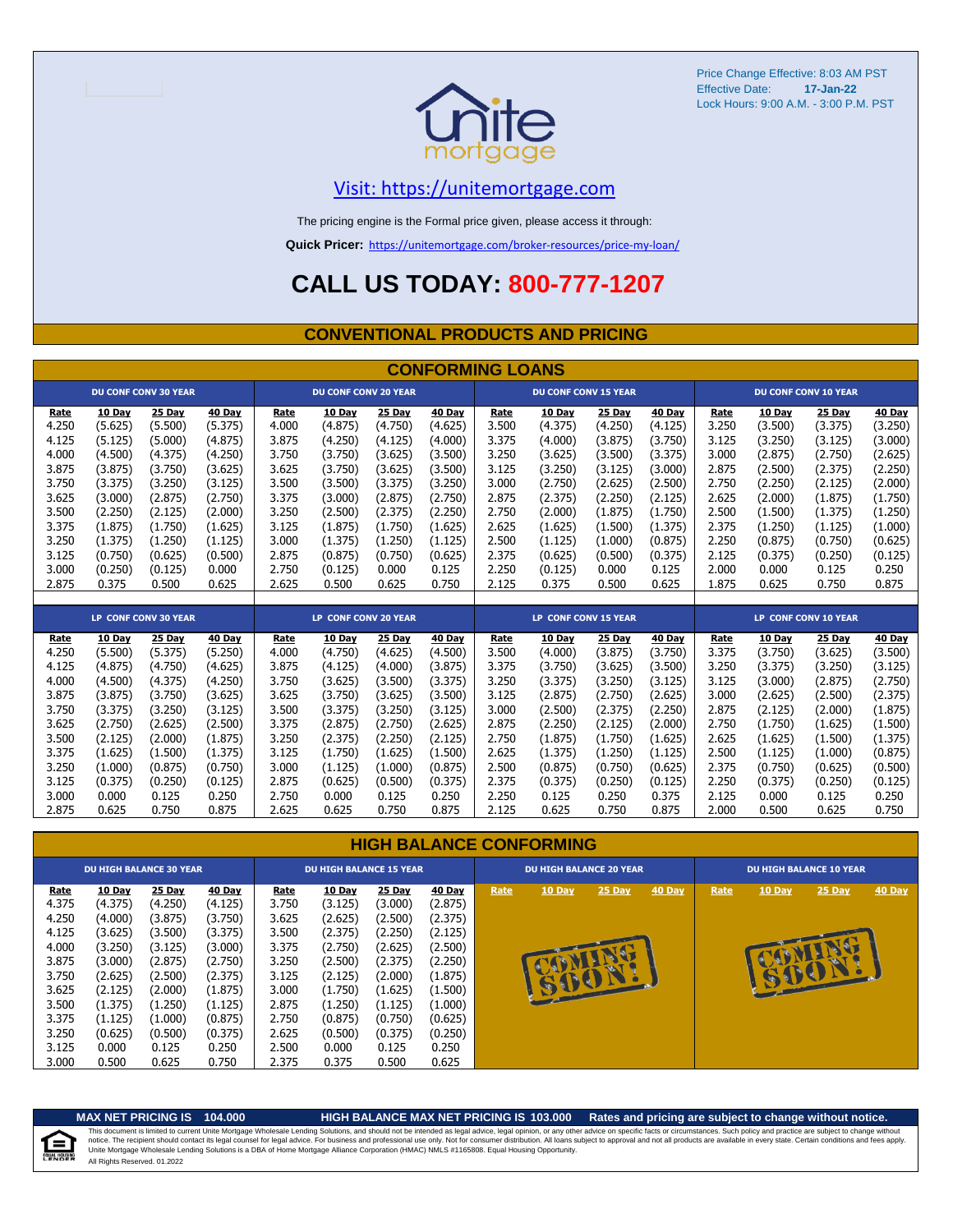

## [V](https://unitemortgage.com/)isit: https://unitemortgage.com

The pricing engine is the Formal price given, please access it through:

**Quick Pricer:** [https://un](https://unitemortgage.com/broker-resources/price-my-loan/)itemortgage.com/broker-resources/price-my-loan/

# **CALL US TODAY: 800-777-1207**

|                                                                                       | <b>HOME AFFORDABLE PRODUCTS</b>                                                                           |                                                                                                           |                                                                                                           |                                                                                       |                                                                                                           |                                                                                                           |                                                                                                                  |                                                                                       |                                                                                                           |                                                                                                           |                                                                                                           |      |               |                                       |        |
|---------------------------------------------------------------------------------------|-----------------------------------------------------------------------------------------------------------|-----------------------------------------------------------------------------------------------------------|-----------------------------------------------------------------------------------------------------------|---------------------------------------------------------------------------------------|-----------------------------------------------------------------------------------------------------------|-----------------------------------------------------------------------------------------------------------|------------------------------------------------------------------------------------------------------------------|---------------------------------------------------------------------------------------|-----------------------------------------------------------------------------------------------------------|-----------------------------------------------------------------------------------------------------------|-----------------------------------------------------------------------------------------------------------|------|---------------|---------------------------------------|--------|
|                                                                                       | <b>DU HOMEREADY 30 YEAR</b>                                                                               |                                                                                                           |                                                                                                           |                                                                                       | <b>DU HOMEREADY HIGH BALANCE 30 YEAR</b>                                                                  |                                                                                                           |                                                                                                                  |                                                                                       | LP HOME POSSIBLE 30 YEAR                                                                                  |                                                                                                           |                                                                                                           |      |               | LP HOME POSSIBLE HIGH BALANCE 30 YEAR |        |
| Rate<br>4.250<br>4.125<br>4.000<br>3.875<br>3.750<br>3.625<br>3.500<br>3.375<br>3.250 | 10 Day<br>(5.125)<br>(4.625)<br>(3.875)<br>(3.500)<br>(3.125)<br>(2.500)<br>(2.000)<br>(1.375)<br>(0.875) | 25 Day<br>(5.000)<br>(4.500)<br>(3.750)<br>(3.375)<br>(3.000)<br>(2.375)<br>(1.875)<br>(1.250)<br>(0.750) | 40 Day<br>(4.875)<br>(4.375)<br>(3.625)<br>(3.250)<br>(2.875)<br>(2.250)<br>(1.750)<br>(1.125)<br>(0.625) | Rate<br>4.375<br>4.250<br>4.125<br>4.000<br>3.875<br>3.750<br>3.625<br>3.500<br>3.375 | 10 Day<br>(3.625)<br>(3.125)<br>(3.250)<br>(2.875)<br>(2.750)<br>(2.500)<br>(2.000)<br>(1.625)<br>(1.000) | 25 Day<br>(3.500)<br>(3.000)<br>(3.125)<br>(2.750)<br>(2.625)<br>(2.375)<br>(1.875)<br>(1.500)<br>(0.875) | 40 <u>Day</u><br>(3.375)<br>(2.875)<br>(3.000)<br>(2.625)<br>(2.500)<br>(2.250)<br>(1.750)<br>(1.375)<br>(0.750) | Rate<br>4.250<br>4.125<br>4.000<br>3.875<br>3.750<br>3.625<br>3.500<br>3.375<br>3.250 | 10 Day<br>(5.250)<br>(4.625)<br>(4.375)<br>(3.750)<br>(3.250)<br>(2.750)<br>(2.000)<br>(1.500)<br>(0.875) | 25 Day<br>(5.125)<br>(4.500)<br>(4.250)<br>(3.625)<br>(3.125)<br>(2.625)<br>(1.875)<br>(1.375)<br>(0.750) | 40 Day<br>(5.000)<br>(4.375)<br>(4.125)<br>(3.500)<br>(3.000)<br>(2.500)<br>(1.750)<br>(1.250)<br>(0.625) | Rate | <b>10 Day</b> | 25 Day<br>6001                        | 40 Day |
| 3.125<br>3.000<br>2.875                                                               | (0.250)<br>0.125<br>0.750                                                                                 | (0.125)<br>0.250<br>0.875                                                                                 | 0.000<br>0.375<br>1.000                                                                                   | 3.250<br>3.125<br>3.000                                                               | (0.375)<br>0.125<br>0.750                                                                                 | (0.250)<br>0.250<br>0.875                                                                                 | (0.125)<br>0.375<br>1.000                                                                                        | 3.125<br>3.000<br>2.875                                                               | (0.250)<br>0.125<br>0.750                                                                                 | (0.125)<br>0.250<br>0.875                                                                                 | 0.000<br>0.375<br>L.000                                                                                   |      |               |                                       |        |

| <b>HOME READY AND HOMEPOSSIBLE CAP LIMITS</b>      |       |      |      |      |       |       |       |                                                                                                  |       |  |  |
|----------------------------------------------------|-------|------|------|------|-------|-------|-------|--------------------------------------------------------------------------------------------------|-------|--|--|
|                                                    |       |      |      |      |       |       |       | LTV <=60 60.01 - 65 65.01 - 70 70.01 - 75 75.01 - 80 80.01 - 85 85.01 - 90 90.01 - 95 95.01 - 97 |       |  |  |
| HomeReady/Home Possible FICO >=680 Adjustment Caps | 1.500 | 500، | .500 | .500 | i.500 | 0.000 | 0.000 | 0.000                                                                                            | 0.000 |  |  |
| HomeReady/Home Possible FICO <680 Adjustment Caps  | 1.500 | .500 | .500 | .500 | 500،، | .500  | 1.500 | 1.500                                                                                            | 1.500 |  |  |

u Hou

## **MAX NET PRICING IS 104.000 HIGH BALANCE MAX NET PRICING IS 103.000 Rates and pricing are subject to change without notice.**

All Rights Reserved. 01.2022 This document is limited to current Unite Mortgage Wholesale Lending Solutions, and should not be intended as legal advice, legal opinion, or any other advice on specific facts or circumstances. Such policy and practice ar notice. The recipient should contact its legal coursel for legal advice. For business and professional use only. Not for consumer distribution. All oans subject to approval and not all products are available in every state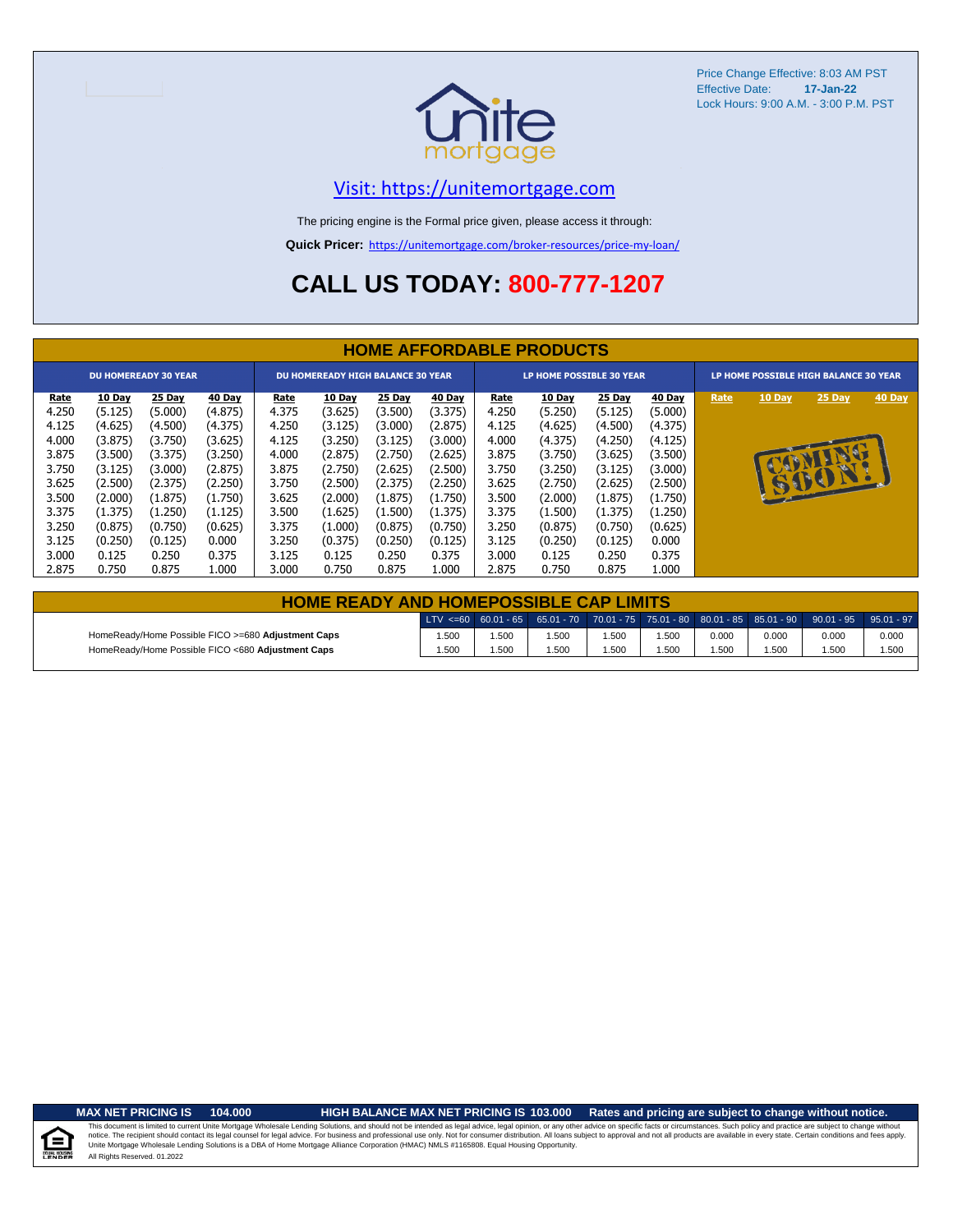

## [V](https://unitemortgage.com/)isit: https://unitemortgage.com

The pricing engine is the Formal price given, please access it through:

**Quick Pricer:** [https://un](https://unitemortgage.com/broker-resources/price-my-loan/)itemortgage.com/broker-resources/price-my-loan/

# **CALL US TODAY: 800-777-1207**

|                                                                                        | <b>CONVENTIONAL PRICING ADJUSTMENTS</b>          |                                   |                                                   |              |              |              |                    |                               |                                          |              |  |
|----------------------------------------------------------------------------------------|--------------------------------------------------|-----------------------------------|---------------------------------------------------|--------------|--------------|--------------|--------------------|-------------------------------|------------------------------------------|--------------|--|
| Credit Score / LTV<br>Loan Terms > 15 years                                            |                                                  | LTV < 60                          | $60.01 - 70$                                      | $70.01 - 75$ | $75.01 - 80$ | $80.01 - 85$ | $85.01 - 90$       | $90.01 - 95$                  | $95.01 - 97$                             | >97.00%      |  |
| $740+$                                                                                 |                                                  | 0.000                             | 0.250                                             | 0.250        | 0.500        | 0.250        | 0.250              | 0.250                         | 0.750                                    | 0.750        |  |
| 720 - 739                                                                              |                                                  | 0.000                             | 0.250                                             | 0.500        | 0.750        | 0.500        | 0.500              | 0.500                         | 1.000                                    | 1.000        |  |
| 700 - 719                                                                              |                                                  | 0.000                             | 0.500                                             | 1.000        | 1.250        | 1.000        | 1.000              | 1.000                         | 1.500                                    | 1.500        |  |
| 680 - 699                                                                              |                                                  | 0.000                             | 0.500                                             | 1.250        | 1.750        | 1.500        | 1.250              | 1.250                         | 1.500                                    | 1.500        |  |
| 660 - 679                                                                              |                                                  | 0.000                             | 1.000                                             | 2.250        | 2.750        | 2.750        | 2.250              | 2.250                         | 2.250                                    | 2.250        |  |
| 640 - 659                                                                              | 0.500                                            | 1.250                             | 2.750                                             | 3.000        | 3.250        | 2.750        | 2.750              | 2.750                         | 2.750                                    |              |  |
| 620-639                                                                                | 0.500                                            | 1.500                             | 3.000                                             | 3.000        | 3.250        | 3.250        | 3.250              | 3.500                         | 3.500                                    |              |  |
| Cash Out (Ex. Student Loan Only) All Loan Terms. Cumulative with above adjust.         |                                                  | $LTV \le 60$                      | $60.01 - 70$                                      | $70.01 - 75$ | $75.01 - 80$ |              |                    |                               |                                          |              |  |
| $740+$                                                                                 |                                                  | 0.375                             | 0.625                                             | 0.625        | 0.875        |              |                    |                               |                                          |              |  |
| 720 - 739                                                                              |                                                  | 0.375                             | 1.000                                             | 1.000        | 1.125        |              |                    |                               |                                          |              |  |
| 700 - 719                                                                              |                                                  | 0.375                             | 1.000                                             | 1.000        | 1.125        |              |                    |                               |                                          |              |  |
| 680 - 699                                                                              |                                                  | 0.375                             | 1.125                                             | 1.125        | 1.750        |              |                    |                               |                                          |              |  |
| 660 - 679                                                                              |                                                  | 0.625                             | 1.125                                             | 1.125        | 1.875        |              |                    |                               |                                          |              |  |
| 640 - 659                                                                              |                                                  | 0.625                             | 1.625                                             | 1.625        | 2.625        |              |                    |                               |                                          |              |  |
| 620 - 639                                                                              |                                                  | 0.625                             | 1.625                                             | 1.625        | 3.125        |              |                    |                               |                                          |              |  |
| <b>Other Price Adjustments</b><br>All Loan Terms                                       | Cumulative with above adjustments                | $LTV \le 60$                      | $60.01 - 65$                                      | $65.01 - 70$ | $70.01 - 75$ | $75.01 - 80$ | $80.01 - 85$       | $85.01 - 90$                  | $90.01 - 95$                             | $95.01 - 97$ |  |
| High Balance Purchase and R/T Refinance                                                |                                                  | 0.250                             | 0.250                                             | 0.250        | 0.250        | 0.250        | 0.250              | 0.250                         | 0.250                                    | <b>NA</b>    |  |
| High Balance Cash-Out Refinance                                                        |                                                  | 1.000                             | 1.000                                             | 1.000        | 1.000        | 1.000        | <b>NA</b>          | <b>NA</b>                     | <b>NA</b>                                | <b>NA</b>    |  |
| High Balance ARMs (Adjustment Based on CLTV)                                           |                                                  | 0.750                             | 0.750                                             | 0.750        | 0.750        | 1.500        | 1.500              | 1.500                         | 1.500                                    | <b>NA</b>    |  |
| ARMs                                                                                   |                                                  | 0.000                             | 0.000                                             | 0.000        | 0.000        | 0.000        | 0.000              | 0.000                         | 0.250                                    | <b>NA</b>    |  |
| HomeReady/Home Possible FICO >=680 Adjustment Caps                                     |                                                  | 1.500                             | 1.500                                             | 1.500        | 1.500        | 1.500        | 0.000              | 0.000                         | 0.000                                    | 0.000        |  |
| HomeReady/Home Possible FICO <680 Adjustment Caps                                      |                                                  | 1.500                             | 1.500                                             | 1.500        | 1.500        | 1.500        | 1.500              | 1.500                         | 1.500                                    | 1.500        |  |
| <b>Investment Properties</b>                                                           |                                                  | 2.125                             | 2.125                                             | 2.125        | 2.125        | 3.375        | 4.125              | <b>NA</b>                     | <b>NA</b>                                | <b>NA</b>    |  |
| Second Home                                                                            |                                                  | 0.000                             | 0.000                                             | 0.000        | 0.000        | 0.000        | 0.000              | 0.250                         | 5.000                                    | 5.000        |  |
| Manufactured home                                                                      |                                                  | 0.500                             | 0.500                                             | 0.500        | 0.500        | 0.500        | 0.500              | 0.500                         | 0.500                                    | 0.500        |  |
| 2-4 Unit Properties (3-4 unit max LTV is 75% (DU) and 80% (LP))                        |                                                  | 1.000                             | 1.000                                             | 1.000        | 1.000        | 1.000        | 1.000              | <b>NA</b>                     | <b>NA</b>                                | NA           |  |
| Condos - Loan Terms > 15Y (does not apply to Detached building types)                  |                                                  | 0.000                             | 0.000                                             | 0.000        | 0.000        | 0.750        | 0.750              | 0.750                         | 0.750                                    | 0.750        |  |
| Escrow Waiver (LTV >80% not available in NM, LTV >90% does not apply to HB Nationwide) |                                                  | 0.000                             | 0.000                                             | 0.000        | 0.000        | 0.000        | 0.000              | 0.000                         | 0.000                                    | <b>NA</b>    |  |
|                                                                                        |                                                  |                                   |                                                   |              |              |              |                    |                               |                                          |              |  |
| UW Waiver Fee (ALL LTV) - based on loan size                                           |                                                  |                                   |                                                   |              |              |              |                    |                               |                                          |              |  |
|                                                                                        |                                                  |                                   |                                                   |              |              |              |                    |                               |                                          |              |  |
|                                                                                        | <b>ALL SUBORDINATE FINANCING .375%</b>           |                                   |                                                   |              |              |              |                    |                               |                                          |              |  |
| <b>LTV Range</b>                                                                       | <b>CLTV Range</b>                                |                                   | Credit Score < 720                                |              |              |              | Credit Score > 720 |                               |                                          |              |  |
| $\leq 65.00\%$                                                                         | $80.01\% - 95.00\%$                              |                                   | 0.500                                             |              |              |              | 0.250              |                               |                                          |              |  |
| 65.01% - 75.00%                                                                        | $80.01\% - 95.00\%$                              |                                   | 0.750                                             |              |              |              | 0.500              |                               |                                          |              |  |
| 75.01% - 95.00%                                                                        | $90.01\% - 95.00\%$                              |                                   | 1.000                                             |              |              |              | 0.750              |                               |                                          |              |  |
| 75.01% - 90.00%                                                                        | 76.01% - 90.00%                                  |                                   | 1.000                                             |              |              |              | 0.750              |                               |                                          |              |  |
| ≤ 95.00%                                                                               | 95.01% - 97.00%                                  |                                   | 1.500                                             |              |              |              | 1.500              |                               |                                          |              |  |
|                                                                                        |                                                  |                                   |                                                   |              |              |              |                    |                               |                                          |              |  |
|                                                                                        | <b>LOCK EXTENSIONS - RELOCKS - OTHER CHANGES</b> |                                   |                                                   |              |              |              |                    |                               |                                          |              |  |
|                                                                                        |                                                  |                                   |                                                   |              |              |              |                    |                               |                                          |              |  |
|                                                                                        |                                                  |                                   | <b>Lock Extensions:</b>                           |              |              |              |                    |                               |                                          |              |  |
| .03/day<br>$1-4$ days                                                                  |                                                  |                                   |                                                   |              |              |              |                    |                               |                                          |              |  |
| 0.125<br>5 days                                                                        |                                                  |                                   |                                                   |              |              |              |                    |                               | 10 Day Lock Expires: 01/27/22            |              |  |
| 0.187<br>7 days                                                                        |                                                  |                                   |                                                   |              |              |              |                    |                               | 25 Day Lock Expires:                     | 02/11/22     |  |
| 0.250<br>10 days                                                                       |                                                  |                                   |                                                   |              |              |              |                    | 40 Day Lock Expires: 02/26/22 |                                          |              |  |
| 0.375<br>15 days                                                                       |                                                  |                                   |                                                   |              |              |              |                    |                               |                                          |              |  |
| <b>Relocks:</b>                                                                        | <b>Other Changes:</b>                            |                                   |                                                   |              |              |              |                    |                               |                                          |              |  |
| Worse Case pricing plus additional .250 hit                                            | Loan Program                                     |                                   | Worse Case if moving into different delivery type |              |              |              |                    |                               |                                          |              |  |
|                                                                                        | Rate Change                                      | Not subject to worse case pricing |                                                   |              |              |              |                    |                               | Locks expiring on a non business day are |              |  |

Locks expiring on a non business day are good through the following business day.

|                           |                              |         |                                                                                                                                                                                                                                                                                                                                                                                                                                                                                                                                                                                                                | $APOR+$ | $15/20$ YR.: | 2.500% 1 YR CMT:   | 0.120% |
|---------------------------|------------------------------|---------|----------------------------------------------------------------------------------------------------------------------------------------------------------------------------------------------------------------------------------------------------------------------------------------------------------------------------------------------------------------------------------------------------------------------------------------------------------------------------------------------------------------------------------------------------------------------------------------------------------------|---------|--------------|--------------------|--------|
|                           | <b>MAX NET PRICING IS</b>    | 104.000 | Rates and prices are subject to change without notice.                                                                                                                                                                                                                                                                                                                                                                                                                                                                                                                                                         |         | $25/30$ YR.: | 2.960% 1 YR Libor: | 0.360% |
| ি<br><b>EQUAL HOUSING</b> | All Rights Reserved, 01.2022 |         | This document is limited to current Unite Mortgage Wholesale Lending Solutions, and should not be intended as legal advice, legal opinion, or any other advice on specific facts or circumstances. Such policy and practice ar<br>notice. The recipient should contact its legal counsel for legal advice. For business and professional use only. Not for consumer distribution. All loans subject to approval and not all products are available in every stat<br>Unite Mortgage Wholesale Lending Solutions is a DBA of Home Mortgage Alliance Corporation (HMAC) NMLS #1165808. Equal Housing Opportunity. |         |              |                    |        |